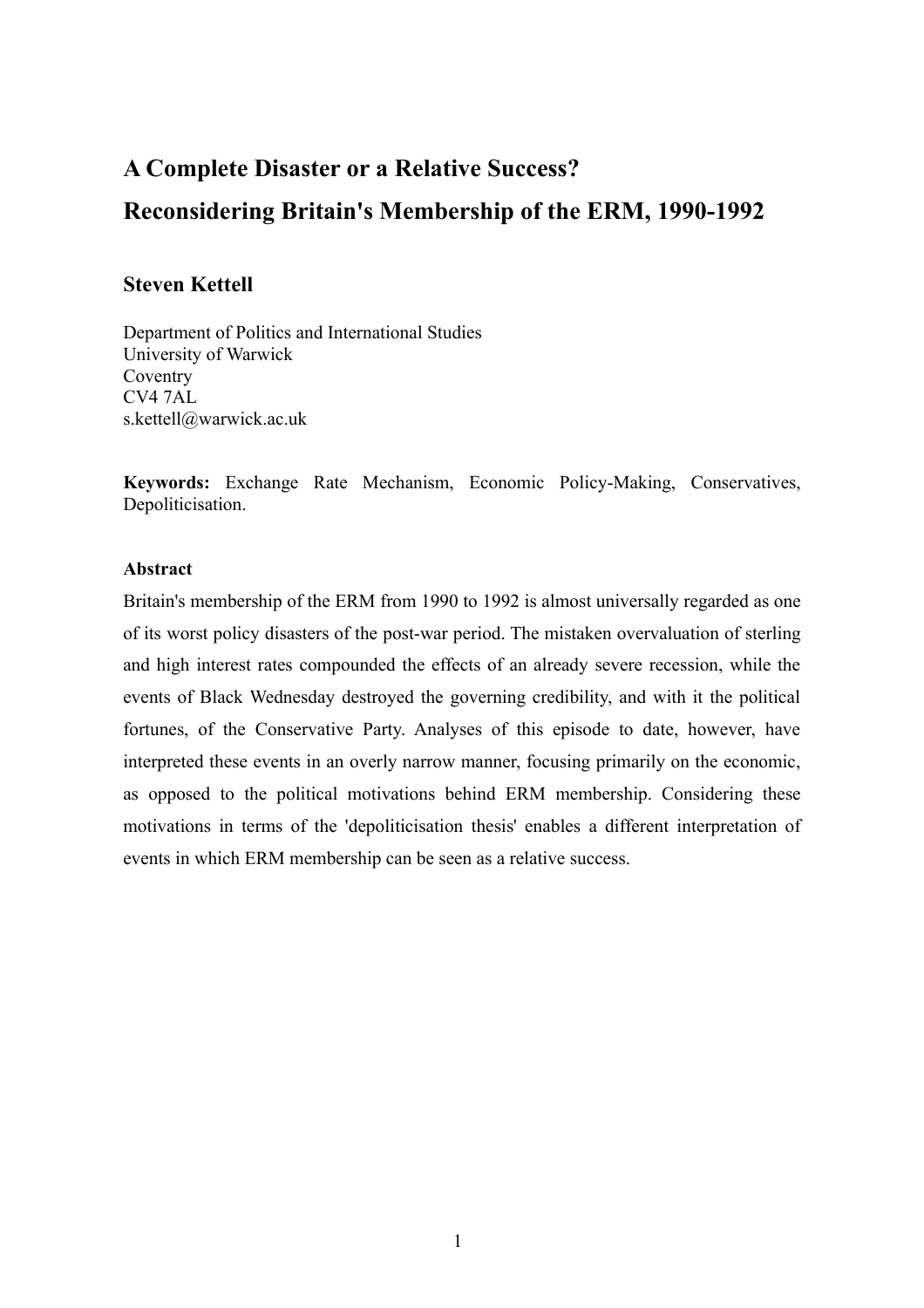# **Introduction**

Britain's membership of the European Exchange Rate Mechanism (ERM) was one of its most tumultuous experiences of the postwar era. Almost universally, the decision to join the regime is regarded as having been a complete and unmitigated policy disaster. According to received wisdom, sterling entered the system at a mistakenly overvalued exchange rate, compelling the Conservative government to maintain onerously tight credit conditions at a time of steep recession, compounding the severity of the downturn and dealing a fatal blow to the governing credibility of the Conservative party – epitomised in the events of Black Wednesday – from which it has still to fully recover. This conventional narrative, deeply entrenched within the British national psyche, while not without elements of truth, is nevertheless problematic. The principal reason for this is that the motivations behind Britain's participation in the ERM are posed in overly narrow terms. Typically construed as an 'economic' policy to which 'political' considerations were largely adjunctive, it is scarcely surprising that, when assessed against such criteria, Britain's period of ERM membership should be held in such low regard.

 One challenge to this conventional view, however, comes from proponents of the 'depoliticisation thesis'. This argues that a key goal of the policy was to insulate state officials from the adverse political consequences of the recession by shifting the responsibility for economic policy-making onto an externally constituted regime. While these alternative accounts are themselves not unproblematic, their focus on the political motivations involved in Britain's membership of the ERM offers the potential for a broader and rather different interpretation of events. Building on this approach, this paper contends that Britain's ERM policy should be seen not as a disaster, but as having been a relative success. Albeit transiently, ERM membership provided the Conservatives with a credible framework for economic management and an effective means of displacing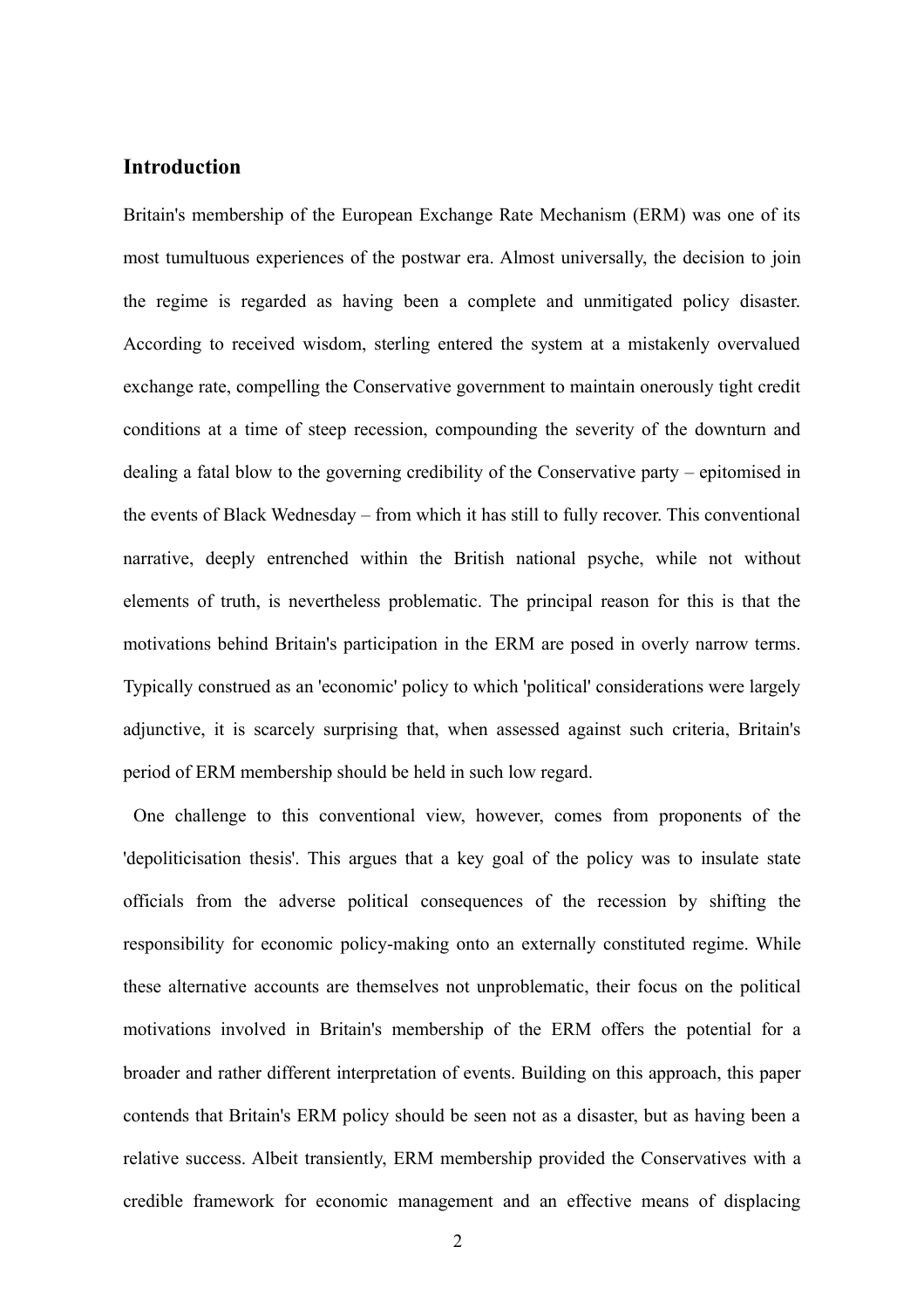political pressures and responsibilities for economic affairs, enabling them to deal with a range of governing problems with fewer difficulties than would otherwise have been the case.

## **Anatomy of a disaster?**

The ERM was the key component of the European Monetary System, which was established in 1979 as a means of securing monetary stability within the European Community. Joining the mechanism committed participating states to maintain their exchange rates within certain predefined limits, determined by target bandwidths of either two-and-a-half or six percent around a central parity fixed in relation to the ecu (a notional unit composed of weighted amounts of all ERM currencies). Procedures to preclude unilateral devaluations and oblige central bank intervention in defence of exchange rate parities (along with the provision of credits in support of this end) helped to ensure credibility in the system, as did the nominal anchor role played by the German deutschemark (DM), which, backed by the long-standing and highly successful anti-inflationary policies of the constitutionally independent Bundesbank, formed the ERM's strongest currency (Gros and Thygesen, 1992; Tsoukalis, 1997).

For the overwhelming majority of commentators, the Conservative government's decision to join the ERM in October 1990 is thought to have been driven by a narrow range of concerns. In the main, entry into the ERM is interpreted as having been an economic policy, designed with the overriding goal of providing a stable macroeconomic platform and for establishing a sound monetary framework for lowering inflation. According to Johnson (1994: 89), for example, the reduction of inflation was, for officials, 'the main priority at the time of entry', while Cobham (1997: 218) contends that 'the authorities regarded ERM membership as conferring benefits in the form of greater exchange rate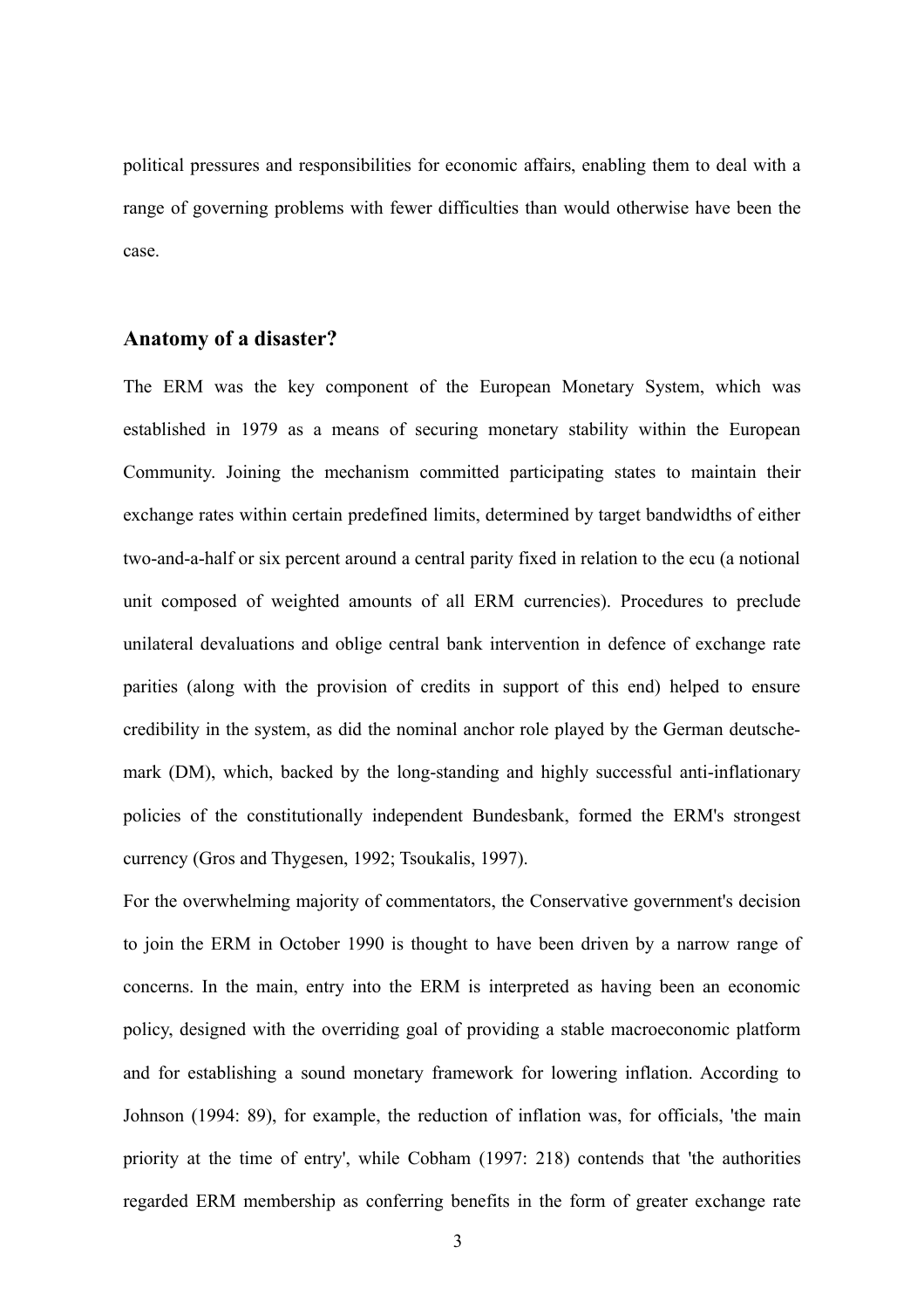stability and a contribution to counter-inflationary policy' (for this view also see Barrell *et al*, 1984; Brittan, 1992; Eichengreen, 1996; Smith. 1992; Stephens, 1996). While political factors are generally absent from the analysis, they too, where permitted to intrude, are dealt with in a constrained fashion; typically coalescing around the issue of Britain's wider relationship to Europe, with ERM membership seen as a means of uniting the Conservative party on the question of European integration and of enhancing Britain's influence within the European Community (for the former view see for example Howe, 1994; for the latter see Thompson, 1995, 1996). Assessed against these criteria, then, it is scarcely surprising that the ERM policy should be thought of as a dramatic failure. The conventional view is that Britain joined both at the wrong time, namely on the verge of an impending recession, and at the wrong exchange rate, with the pound, by most estimates, deemed to have been around 10% overvalued. This, so it is argued, required onerously high levels of interest rates in order to keep sterling within its ERM bandwidths, severely exacerbated the effects of the recession, and ultimately undermined the credibility of the government's commitment to the regime, leading to sterling's ejection from it on 'Black Wednesday' in September 1992. In sum, for all its noble aims, membership of the ERM is emblazoned across Britain's twentieth century experience as one of its most inglorious policy episodes. As Budd (2005: 15) explains: 'The commonly held view is that our membership of the ERM was a disaster and was always doomed to fail'. Or, as Thompson (1995: 248), puts it, joining the ERM 'brought no benefits to the UK at all. The story of policy-making on ERM is thus one of missed opportunities, chronic misperception by British policy-makers and huge welfare losses for the British economy....unequivocally a policy disaster'.

In contrast to this attenuated view of the motivations behind Britain's ERM membership, a small number of less conventional commentaries have sought to explain this as a policy of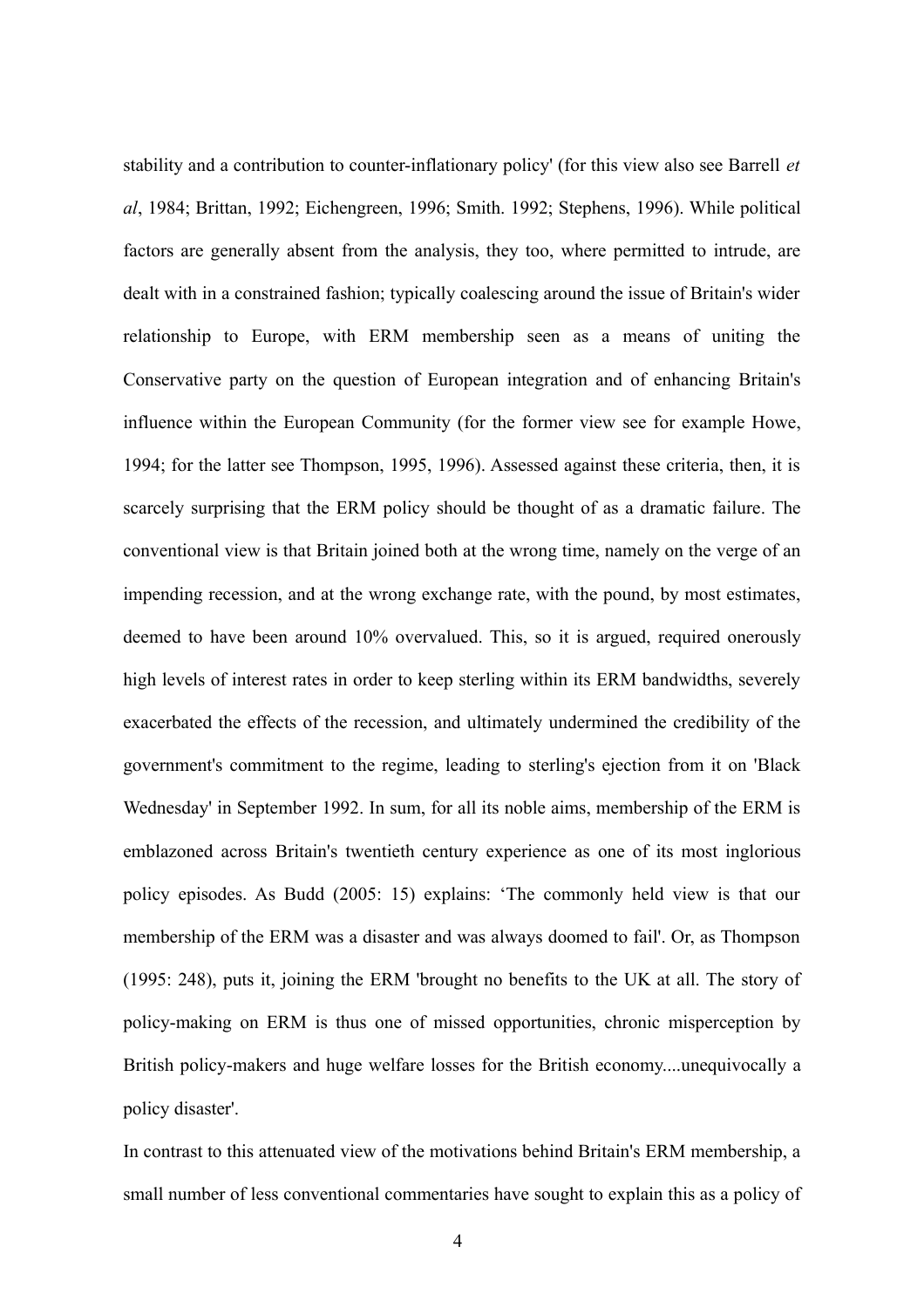'depoliticisation'. This refers to a process in which officials directly relinquish overt control over a particular policy area, typically delegating management and responsibility to a system of rules or an ostensibly non-political institution, with a view to displacing it from the public sphere, or at least of reducing its political salience. This, in Burnham's oftcited dictum, offers a means of 'placing at one remove the political character of decisionmaking' (Burnham, 2001: 128). If deployed successfully, such an approach offers distinct advantages for state managers, transforming potentially or actually contentious issues into technical, apolitical matters, and enabling officials to disclaim responsibility for any unpopular consequences that may subsequently arise (also see Hay, 2007).

One problem with this alternative approach, however, is that proponents of the 'depoliticisation thesis' are divided on how successful this policy actually was. According to Buller (2003), governmental hopes that the policy 'would shield the Major leadership from the unpopular consequences of ERM membership did not materialise' (also see Buller and Flinders, 2005), though for Bonefeld and Burnham (1996: 5) the policy is considered to have been a success 'at least initially', since it allowed the government 'to distance itself politically from the consequences of austerity by arguing that its hand was forced by international commitments'. More serious than this lack of agreement, though, is the limited nature of the evidence on offer in support of these claims. Buller and Flinders (2005) offer little empirical material beyond the events of Black Wednesday to substantiate the assertion that depoliticisation failed; while Bonefeld and Burnham (1996), by focusing (paradoxically) on the economic effects of the regime, similarly fail to demonstrate that a displacement of political responsibility onto international commitments actually took place (also see Bonefeld and Burnham, 1998; Bonefeld *et al*, 1995). With both conventional and alternative conceptions of Britain's ERM membership having

failed to fully address the political factors involved, the result, almost two decades after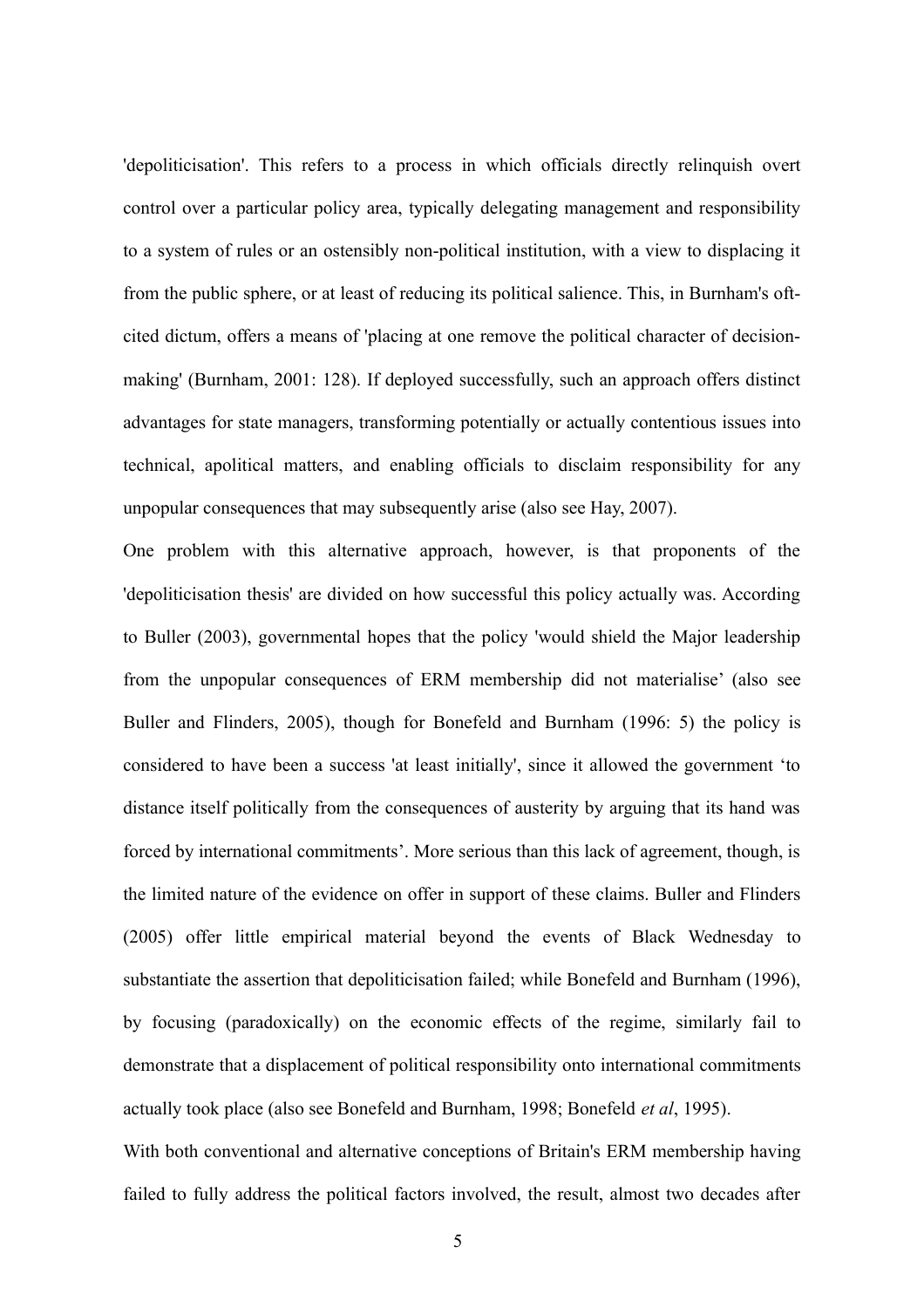the event, is that key aspects of this policy episode remain unexplored. In what follows, the rest of this paper seeks to address this through an empirical analysis of the politics of ERM membership from the perspective of depoliticisation. This begins, with the background to Britain's entry into the regime.

# **Out and in**

Conservative party statecraft throughout the 1980s was characterised by the search for a stable and credible framework for economic policy-making. Having proclaimed itself to be in favour of joining the ERM 'when the time was right', the cornerstone of the Conservatives' initial governing strategy was instead based on the tenets of monetarism. This took the form of a public commitment to contain the growth of the money supply in line with pre-specified targets in order to deal with the legacy of the 'politicised' mode of statecraft that had prevailed throughout the postwar period. In short, monetarism was thought to offer a credible framework for reducing inflation, raising productivity, curtailing wage demands and reducing the direct involvement of the state in economic affairs. The aim, as Nigel Lawson, the Chancellor from 1983 to 1989, explained, was to expose the economy to an anti-inflationary 'shock-treatment', to 'adjust expectations to reality', and to avoid 'politicising the wage bargaining process' (Lawson, 1992: chapters 5-7).

In practice, though, the monetarist turn was far from successful, and by the mid-1980s the idea that economic policy could be managed with narrow reference to monetary variables had been fatally undermined. The introduction of tight economic policies had contributed to the onset of a sharp recession and a huge rise in unemployment, a series of runs on sterling had exerted a destabilising impact on the domestic economy, monetary targets had been persistently overshot, and while inflation had fallen (from a high-point in excess of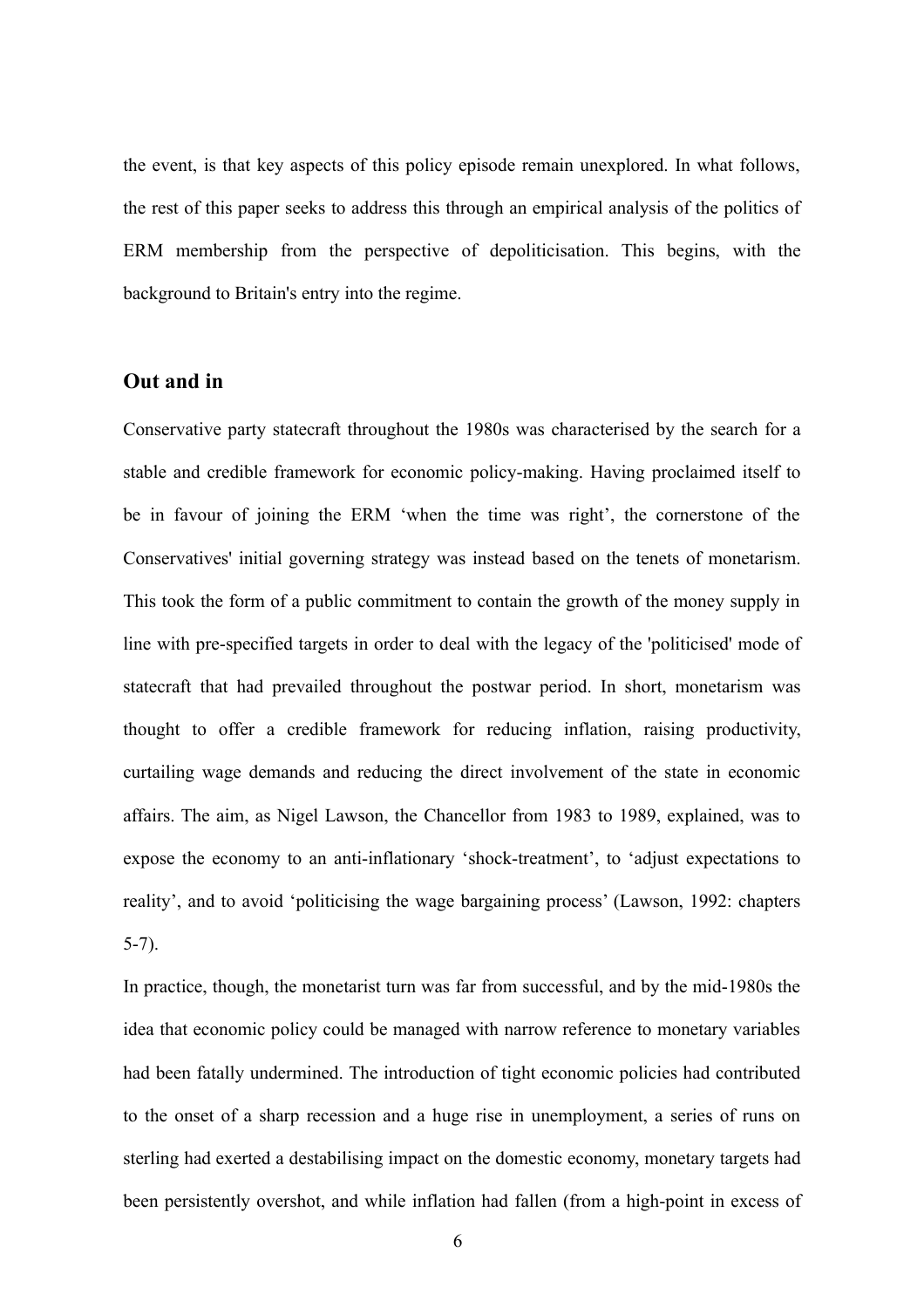twenty percent in 1980 to less than five percent by 1983) the money supply, by any measure, had actually increased (Keegan, 1984). Against this backdrop, senior government figures, most notably Lawson and Geoffrey Howe (the Chancellor from 1979 to 1983 and now the Foreign and Commonwealth Secretary), began to highlight the role of the exchange rate as a key determinant of inflation. Maintaining that the fall in the price level had been primarily due to the deflationary effects of a large appreciation of sterling during the early part of the decade, it was argued that fixing the value of the pound within the ERM would offer a firmer and more effective base for economic management (Howe, 1994; Lawson, 1992).

But while such a prospect was welcomed by the majority of the Cabinet, the City, the Confederation of British Industry (CBI), the Trades Union Congress (TUC), the Labour Party, the Bank of England and senior Treasury officials, a major Cabinet discussion on the issue in November 1985 ended with the Prime Minister effectively vetoing the proposal. According to Margaret Thatcher, ERM membership would constitute a damaging admission of failure in the government's own ability to deal with inflation, and, more dangerously, a commitment to defend a fixed value for the pound might require interest rates to be held at a politically unpopular level in the run-up to an election (Thatcher, 1993: 692-700; also see Howe, 1994: 450).

With monetarism in ruins, and with entry into the ERM ruled out, the Conservatives spent the rest of the decade pursuing a mixture of *ad hoc* discretionary mechanisms for economic management. The effects of this, however, were also mixed. From 1986 the deregulation of the financial services sector, coupled with a lowering of interest rates (designed to prevent sterling from breaching an unofficial ceiling of DM3.00 as part of Lawson's ill-fated attempt at shadowing the deutsche-mark), conspired to produce an inflationary, credit-fuelled boom (Smith, 1992). While this played a key role in the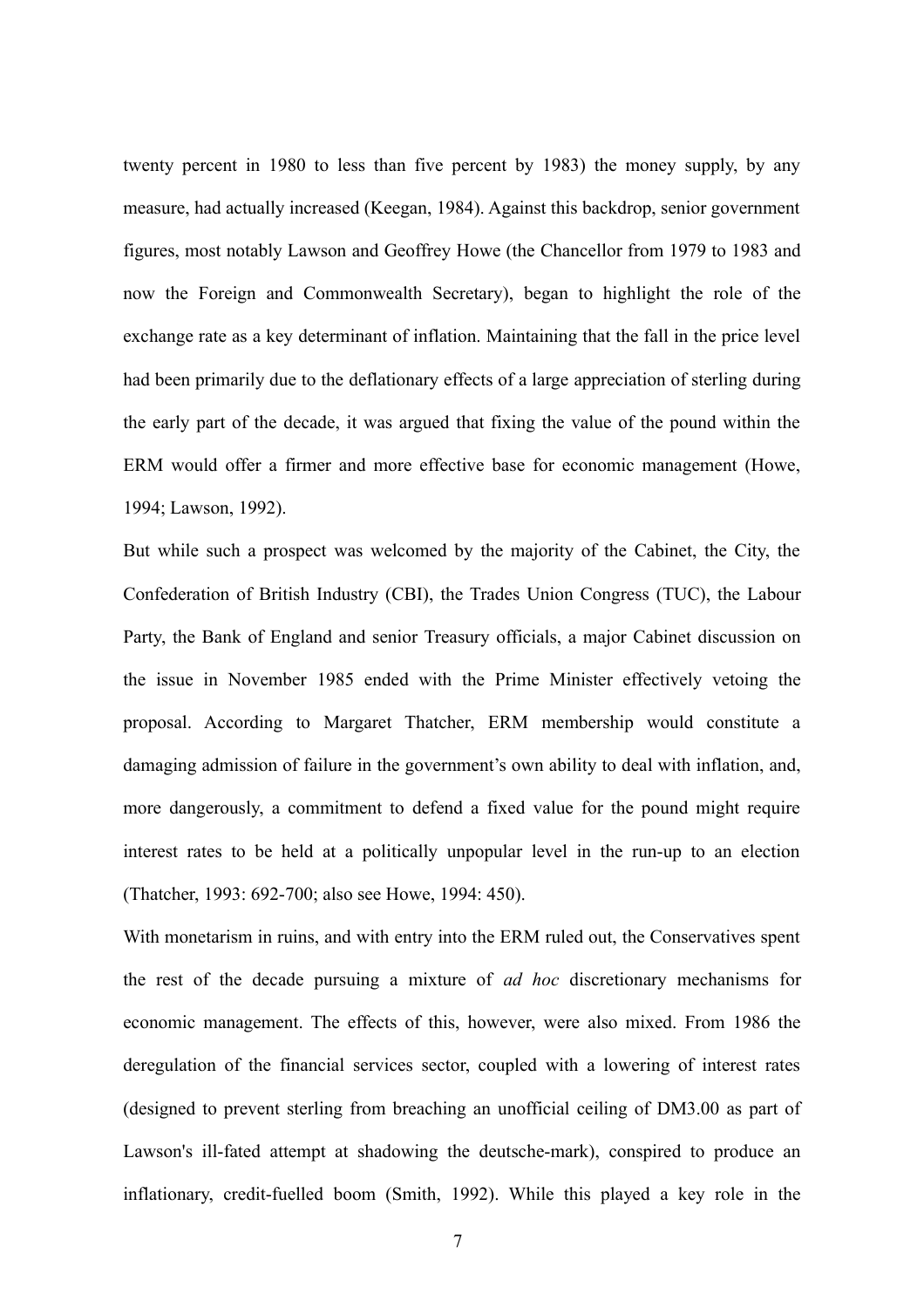Conservatives' third consecutive general election victory in 1987, a rise in inflation to more than nine-and-a-half percent by 1990 presaged another return to tighter monetary policies, with interest rates rising from ten to fifteen percent over the same period. The latter half of the decade also saw Thatcher coming under increasing pressure (especially from Lawson and Howe) to reverse her stance on Britain's membership of the ERM. Notwithstanding a shift in the official position to one in which Britain would now join the system when certain conditions were met (namely the completion of the Single European Market, the abolition of EC exchange controls and a reduction in Britain's inflation rate to the ERM average), in October 1989 the fault-lines running through the senior levels of the government were starkly exposed when Lawson sensationally resigned following the Prime Minister's refusal to sack her economic adviser, Alan Walters, for his public criticism of the regime (Bonefeld *et al*, 1995).

By the end of the decade the economic boom, and with it the government's image of economic competency, were starting to crumble. Unit labour costs, wage demands, bankruptcies and unemployment were all rising, profits, output and productivity growth were all in decline, inflation and interest rates were at a five year high and sterling had lost a fifth of its value since spring 1989. Levels of political disquiet were also rising, with the issue of European integration, turmoil over the poll tax and Thatcher's increasingly autocratic style of leadership proving to be increasingly vexatious, both for the Conservative party as well as the wider electorate. By September 1990 the proportion of the general public considering the state of the economy to be one of the main issues facing the country had increased to twenty-four percent (from eight percent in 1987), while levels of dissatisfaction with the government's economic policy had reached a nadir of minus twenty-one percent (from plus eighteen percent at the height of the Lawson boom). Discontent with the government's handling of the economy had also helped to send the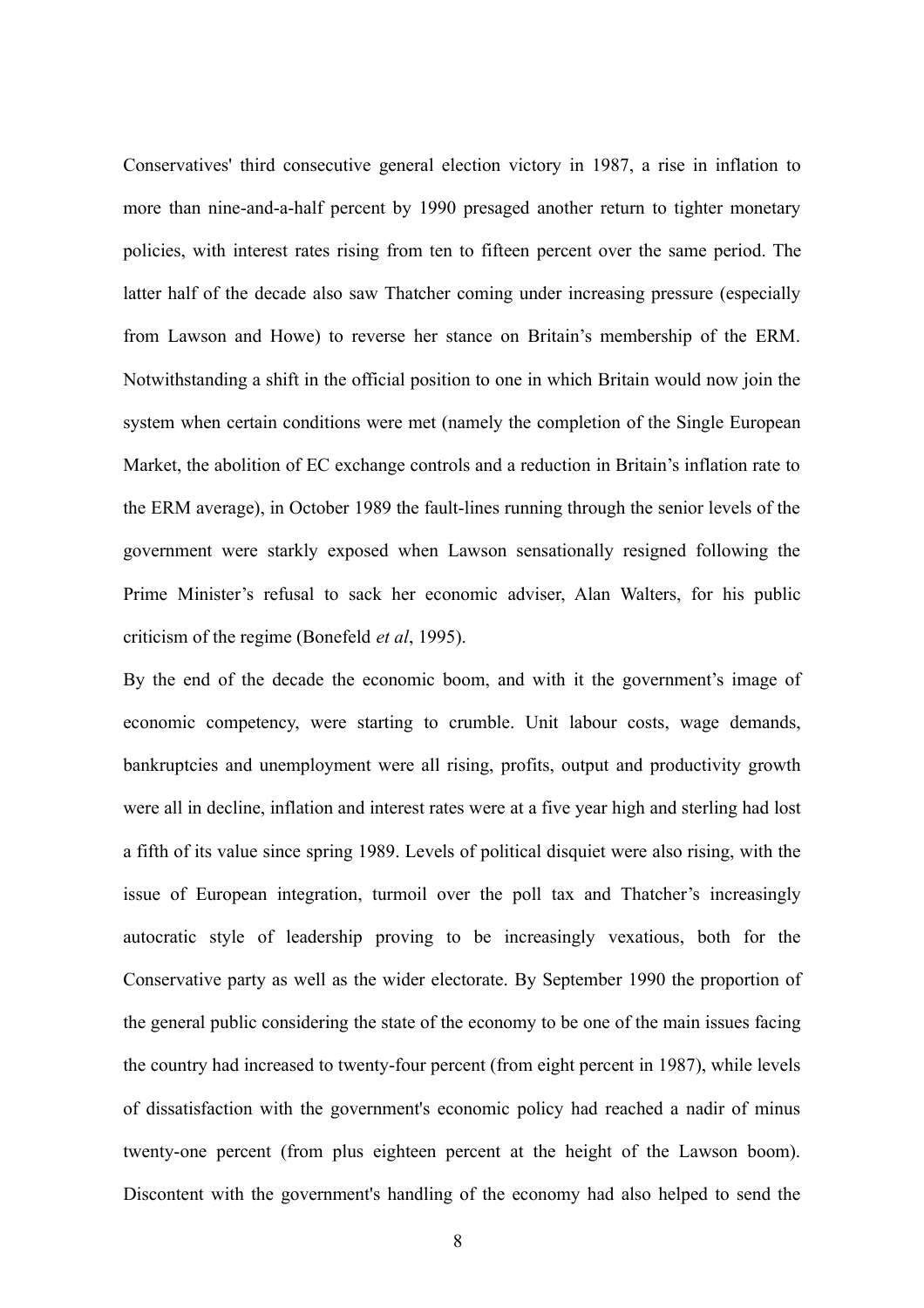Prime Minister's satisfaction ratings plummeting to an all-time low of minus forty-three percent (from plus six percent during the latter half of 1987); the popularity of the government as a whole having now collapsed to a record minus fifty percent (figures calculated from MORI Political Monitor, 2009; 2009a; 2009b).

Against this backdrop, and with credible alternatives thin on the ground, ERM membership began to look increasingly attractive. By subordinating core policy decisions to the maintenance of the exchange rate, and by ruling out currency depreciation as a means of accommodating slack economic performance, membership would send a clear signal of intent regarding the government's anti-inflationary credentials and put pressure on producers to improve competitiveness (Howe, 1994; Lawson, 1992). In this, the credibility of the regime would be key. An internal Treasury paper noted that while reducing inflation was 'bound to be costly' in terms of unemployment and lost output, especially given the rigidities of the British labour market, the costs would be reduced if expectations, and hence economic behaviour, could be adjusted to fit the contours of the regime. '[T]he more the authorities could persuade people that they would take tough action if necessary', it explained, 'the less tough the action they would actually have to take' (H.M. Treasury, 1993: 40-1).

The exogenous nature of the ERM, as bound-up with broader European commitments, was considered to be particularly beneficial. As was well-observed in the Treasury, membership would provide officials with 'a credible external discipline', entailing the 'total subordination of economic management to the maintenance of sterling's position within the bands' (H.M. Treasury, 1994: 2; also see 1993: 11). The expectation, too, was that these constraints would be enhanced by the inflationary pressures resulting from German reunification, since interest rates in Germany, and throughout the ERM, would be 'likely to rise substantially' in the near future, a sequence of events that would make it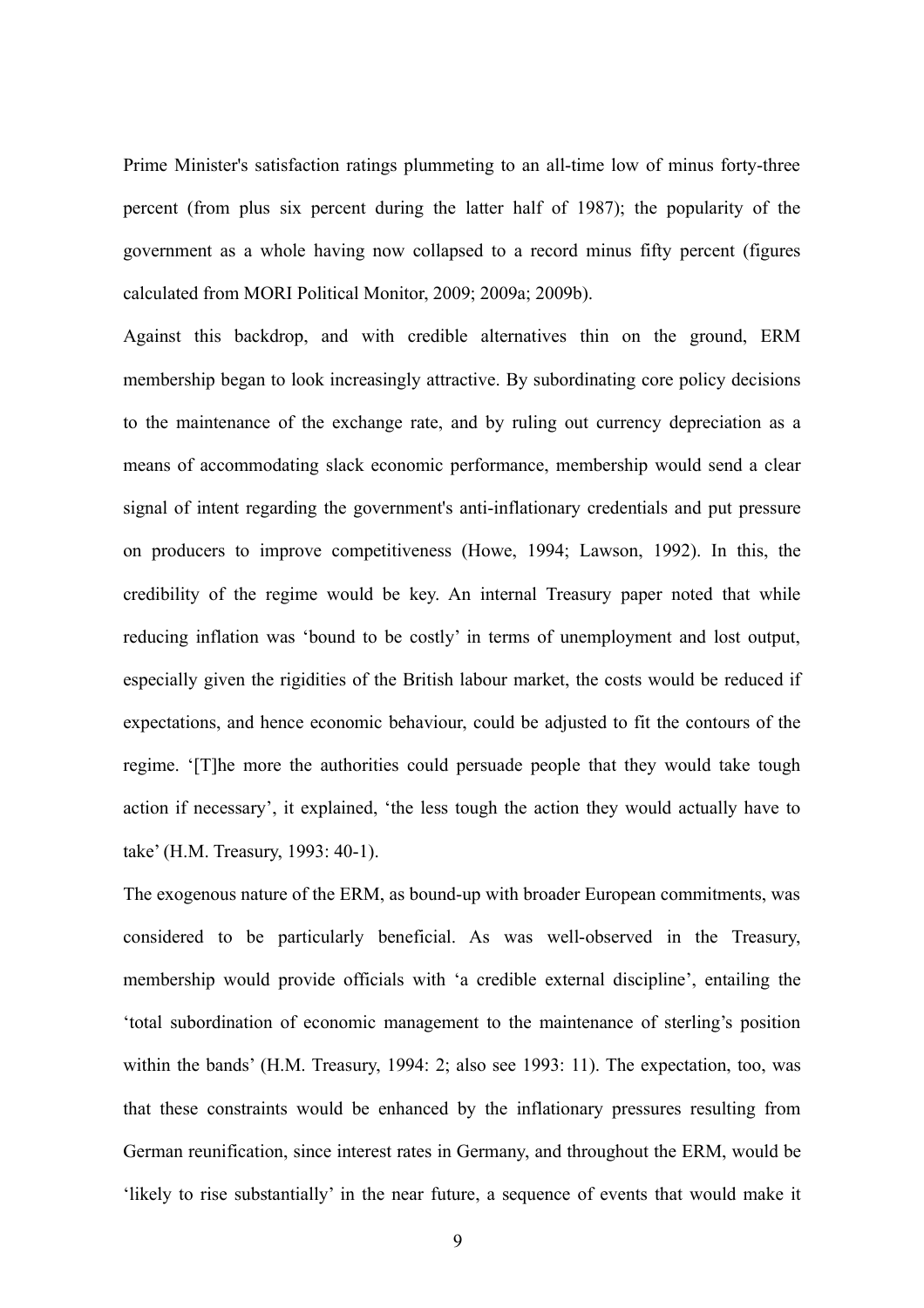easier for officials to resist any 'unwelcome pressure' from domestic producers for cheaper credit. '[S]ome rise in German interest rates – which might reduce that pressure', it was thus observed, '– might not be unwelcome to us' (H.M. Treasury, 1993: 25-8).

Naturally, electoral considerations were also evident. With both the government and the Prime Minister experiencing their highest levels of unpopularity since coming to power, the need for a political as well as an economic revival was becoming ever-more urgent. The key governing dilemma, as outlined by John Major, the Chancellor since Lawson's departure, was to square the circle between the 'vital' need to ensure against a fall in the exchange rate in order to 'maintain the downward pressure on inflation', while simultaneously cutting interest rates in order to boost the electoral popularity of the government. Since reducing rates outside the ERM would provoke a fall in the pound and a rise in inflationary pressures, the growing consensus within senior government circles was that ERM membership offered the only viable means by which they could be reduced without undermining the Conservatives' anti-inflationary credibility. By September, the view within the Treasury was that 'some interest rate cut would be desirable, if not immediately, at least pretty soon; and that such an interest rate cut would risk an unwelcome fall in sterling unless the UK joined the ERM' (*Ibid*.: 21). This opinion was shared by Major, who noted that 'we could not contemplate an interest rate reduction outside the ERM', and was one which, as the Treasury observed, proved to be 'a powerful argument with the Prime Minister' (*Ibid*.: 22). The expectation, then, was that the ERM would provide a politically and economically advantageous framework, enabling inflation to be reduced while facilitating a virtuous circle of cheaper credit, rising consumer spending and economic growth. As Major put it: 'we needed to get re-elected, the economy needed tough decisions', and entry into the ERM offered 'the only circumstance in which we are likely to achieve both these objectives' (Major, 2000: 153-60; 661).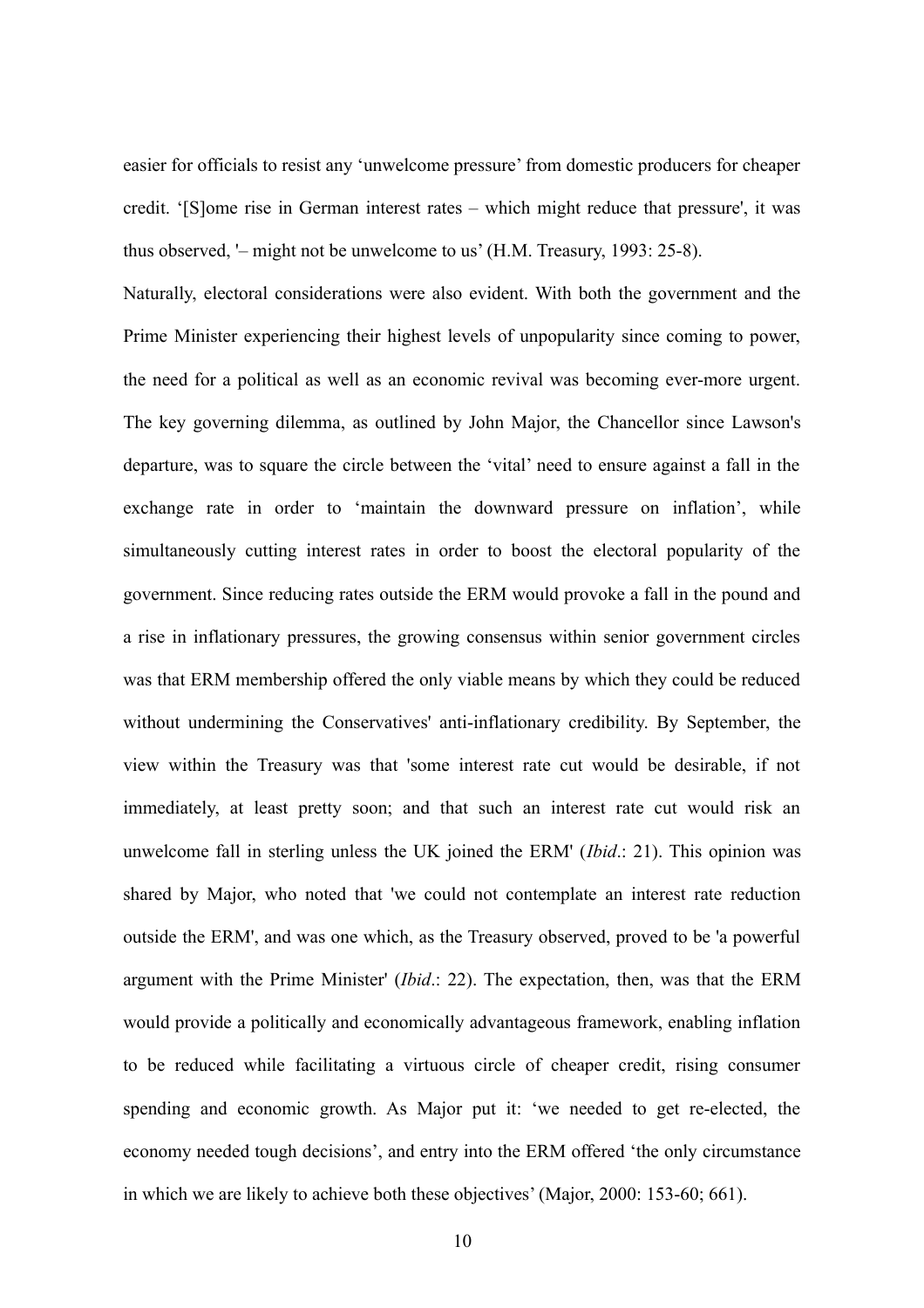Towards the end of the summer, with Thatcher's political authority in decline, and with membership of the ERM continuing to command strong support both inside Westminster and beyond, the Prime Minister finally assented to sterling joining the system within the six percent fluctuation band. With the decision made, attention turned to the rate at which the pound would join the regime. On this, the general view in Bank, Treasury and ministerial circles was that a suitably high parity would be needed in order to buttress the government's anti-inflationary aims. As the Prime Minister and the Chancellor both noted, a depreciated rate of entry carried the danger that lower interest rates would be required in order to prevent sterling from rising through its ERM ceiling; while conversely, the defence of a relatively high exchange rate would require relatively high interest rates and would thus add extra deflationary pressure (Major, 2000: 158-65; Thatcher, 1993: 721-2). As was again noted in the Treasury, 'the key consideration' was 'the desire for a challenging dis-inflationary rate', since joining at a competitive parity 'would make it harder to secure a rapid decline in inflation' (H.M. Treasury, 1993: 29-35; 1994: 3). While an exchange rate of DM2.75 in April was deemed to be 'comfortably above' the level believed to be necessary to 'maintain downward pressure on inflation' (H.M. Treasury, 1993: 32-5), on 5 October the government announced its intention to join the ERM at a central parity of DM2.95.

#### **Early trials**

The news of Britain's entry into the ERM was widely welcomed. Despite some concerns about the chosen level of the exchange rate, the City, the Confederation of British Industry (CBI), the Association of British Chambers of Commerce (ABCC), the Trades Union Congress (TUC) and the mainstream press all declared their support for the decision. The move also stole a clear march on the Labour party, which, having long-pressed for Britain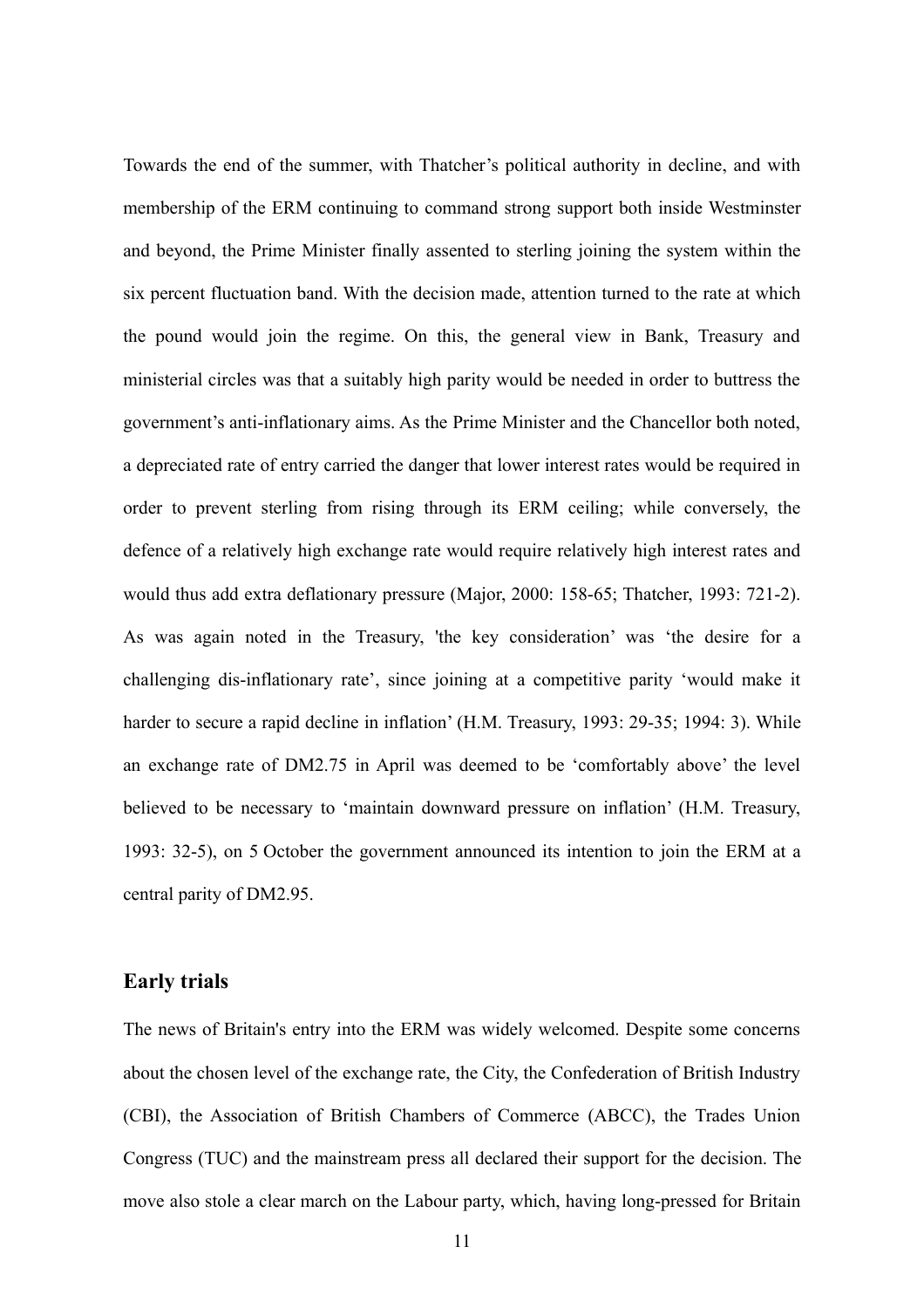to join the ERM, could now do little more than snipe about the timing (See *The Observer*, 7/10/90; *The Guardian*, 6/10/90; *Financial Times*, 6-8/10/90, 15/10/90; *The Times*, 6/10/90). The initial euphoria, however, proved to be short-lived. With the move being accompanied, at Thatcher's behest, by a cut in interest rates from fifteen to fourteen percent – a thinly-veiled attempt to boost Conservative party fortunes in the run-up to its annual conference - question marks were immediately raised about the credibility of the government's anti-inflationary commitment, putting the pound under pressure.

Moving to assuage fears that the government were trying to engineer a mini 'boomlet' as the prelude to a general election, Major emphasised the constraints that the ERM would impose on economic policy decisions. Pointing out that the future level of interest rates would now need to be 'allocated to maintaining the exchange rate', the Chancellor maintained that ERM membership would not only preclude any further relaxation of monetary policy 'until it is prudent to do so', but that it would also rule out 'a more active fiscal policy' and thus 'impose an extra discipline on the Government's conduct'. Also rejecting criticism of the rate of entry, claiming that this merely reflected the 'average inflation-adjusted real rate of the past decade', Major set out a grim warning to producers about the need to adjust to the pressures of the new regime. Since 'joining the ERM means that devaluing our currency to bail out uncompetitive firms is no longer an option', he stated, the consequences of high pay rises would 'lead to only one result: lost markets, redundancies, plant closures and ultimately company failures'. Wage levels, therefore, would have to fall to 'realistic and justifiable' levels, and tight monetary conditions would 'have to be sustained to put continued downward pressure on inflation'. In sum, the message was unmissible: 'The government cannot keep companies competitive – they can only warn them of the dangers they face. Their fate is in their hands' (House of Commons debates, 23/10/90, Cls.198-202; *The Guardian,* 8 & 12/10/90; *Financial Times, 19 &*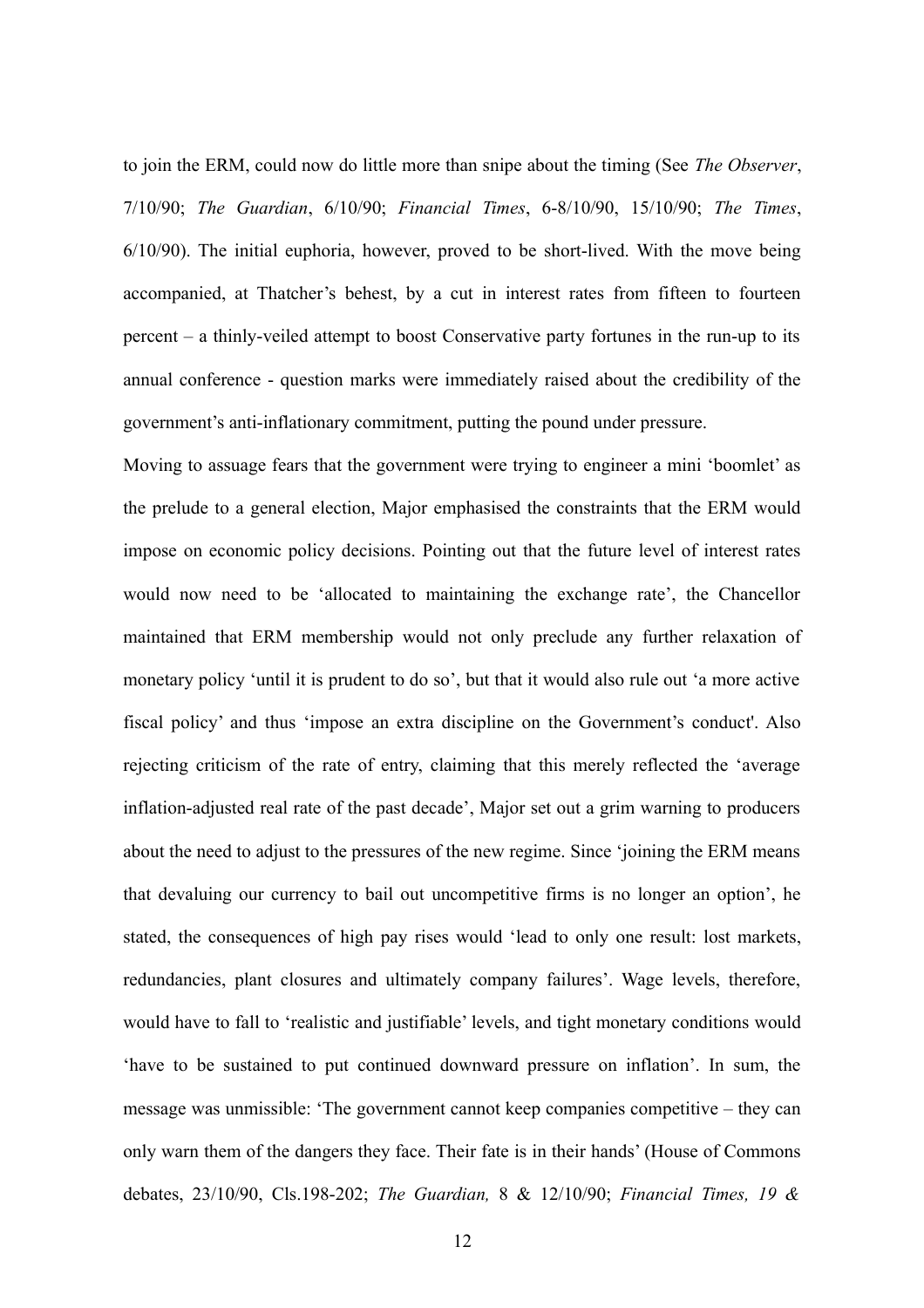*23*/10/90; *The Times* 16 & 19/10/90). The Governor of the Bank of England, Robin Leigh-Pemberton, also entered the fray in support of the government. Denying that the cut in interest rates represented 'any significant easing of our policy stance', the Governor warned that businesses would 'now have no excuse for expecting a lower exchange rate to validate any failure to control costs' (*Financial Times,* 6-7/10/90). In an even blunter fashion, the line from the Treasury was that an economic slowdown was now 'a necessary prelude to the reduction in inflation' (*The Times*, 31/10/90).

Yet even with a cut in interest rates the political popularity of the government failed to improve. With the Labour party enjoying a strong sixteen point lead in the polls, and with the Conservatives suffering a series of by-election defeats, towards the end of the month the build-up of internal party tensions finally erupted with the resignation of Geoffrey Howe over the government's less-than-enthusiastic approach towards Europe. This set in motion a series of events which led to the demise of Thatcher, on whom the Cabinet now rounded, and to the surprise ascension of John Major to the Premiership. The new leader's opening gambit as P.M., however, reflected his closing assertions as Chancellor. Again emphasising the constraints of the ERM, Major warned that high rates would need to continue 'until it is clear to the markets that we are determined to succeed and that rates can be safely lowered'. Norman Lamont, the new Chancellor, offered a similar assertion, maintaining that the government would not seek 'to escape from the exchange rate discipline' ('however strong the pressure'), and insisting that there could be 'no question of a reduction in interest rates which is not fully justified by our position within the ERM'. Highlighting the benefits of the policy to date, both Major and Leigh-Pemberton further averred that membership had enabled the recent turmoil within the Conservative party to be weathered with less instability than would have otherwise been the case. Had sterling been outside the ERM during this time, Major argued, the 'political uncertainties' would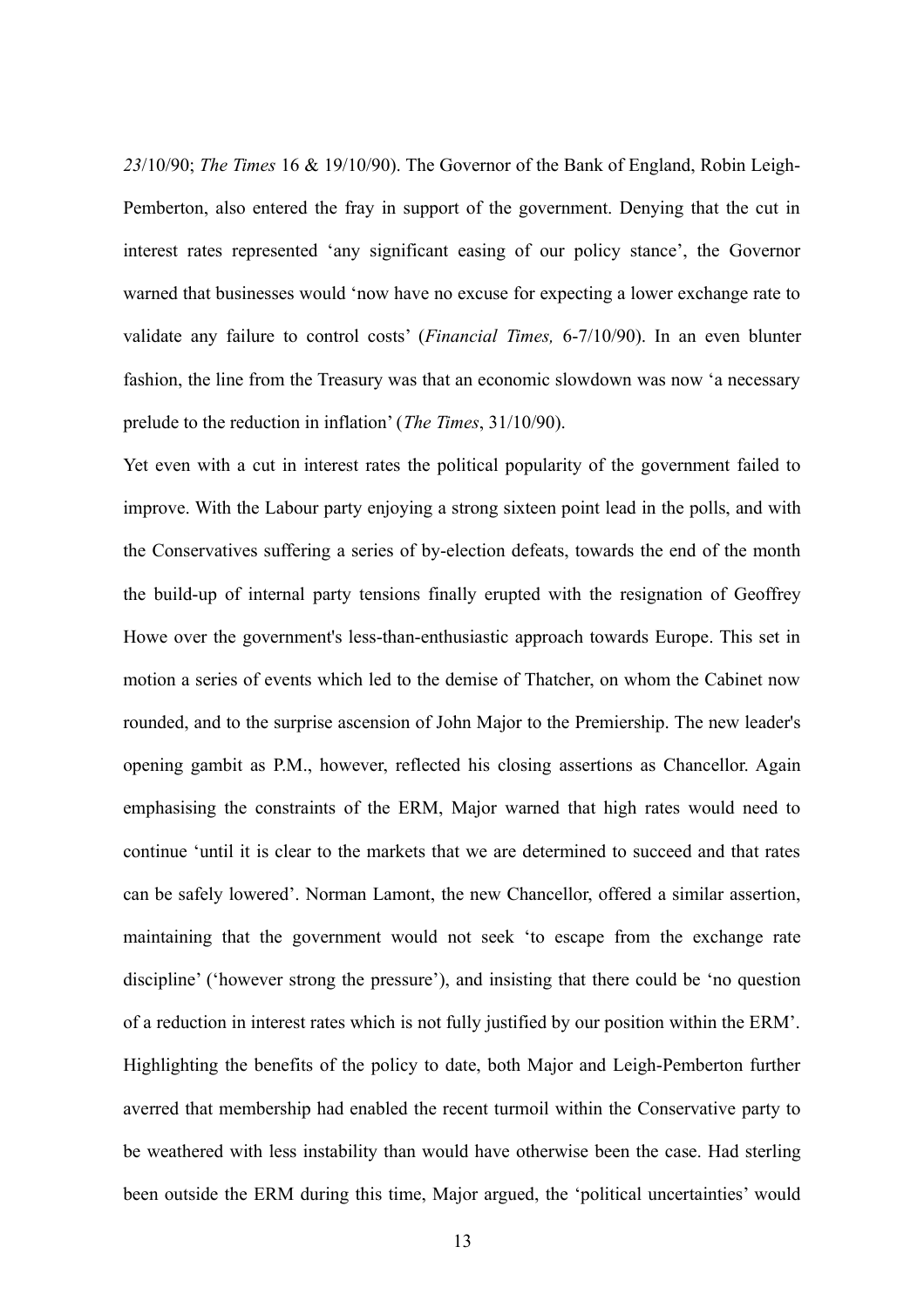have forced the government 'to put interest rates up...to offset the inflationary consequences' (*Financial Times,* 13/12/90, 7 & 21/1/91; *The Guardian* 19 & 31/12/90, 2/1/91; *The Observer* 9/12/90, 20/1/91).

Nonetheless, during the early weeks of the new year the government's commitment to the rigours of the ERM was put to the test as the downturn began to gather pace. Unemployment was now approaching two million, manufacturing production was falling at its fastest rate for a decade, home repossessions were running at record levels, wage deals were continuing to rise, and a slight tightening of German interest rates had pushed sterling to the bottom of its ERM band. As the economic difficulties began to increase, so too did the political pressure. The CBI and the TUC called for fiscal changes and a reduction in interest rates in order to ease the strain of the slowdown (*Financial Times*, 10/12/90; 14/1/91; *The Times*, 26/10/90), the Labour party were now attempting to pin the blame for the recession directly on Downing Street (see e.g. comments made by Gordon Brown, House of Commons debates,  $30/1/91$ , Cl.948), and several high profile observers, most notably John Biffen (the Chief Secretary to the Treasury in the first Thatcher Cabinet), and, via an open letter to the *Times,* a disenchanted coterie of monetarist economists (including Alan Walters, Patrick Minford and Tim Congdon), called for a devaluation, or for sterling to be withdrawn from the ERM altogether (*The Times,* 5 & 7/11/90; *Financial Times,* 10, 14 & 30/1/91; *The Guardian,* 20/12/90).

The response of senior state officials to these growing pressures was to duck firmly behind the ramparts of the ERM, and to insist that the direction of economic policy would continue to be determined by the conditions set by the regime. The line from the Treasury was that 'the need to meet the UK's ERM obligation' was the 'overriding factor' in interest rate decisions (*Financial Times,* 4/2/91), Major slammed calls for interest rate cuts as 'politically opportunistic and economically naive' (*The Guardian,* 13/2/91), and Lamont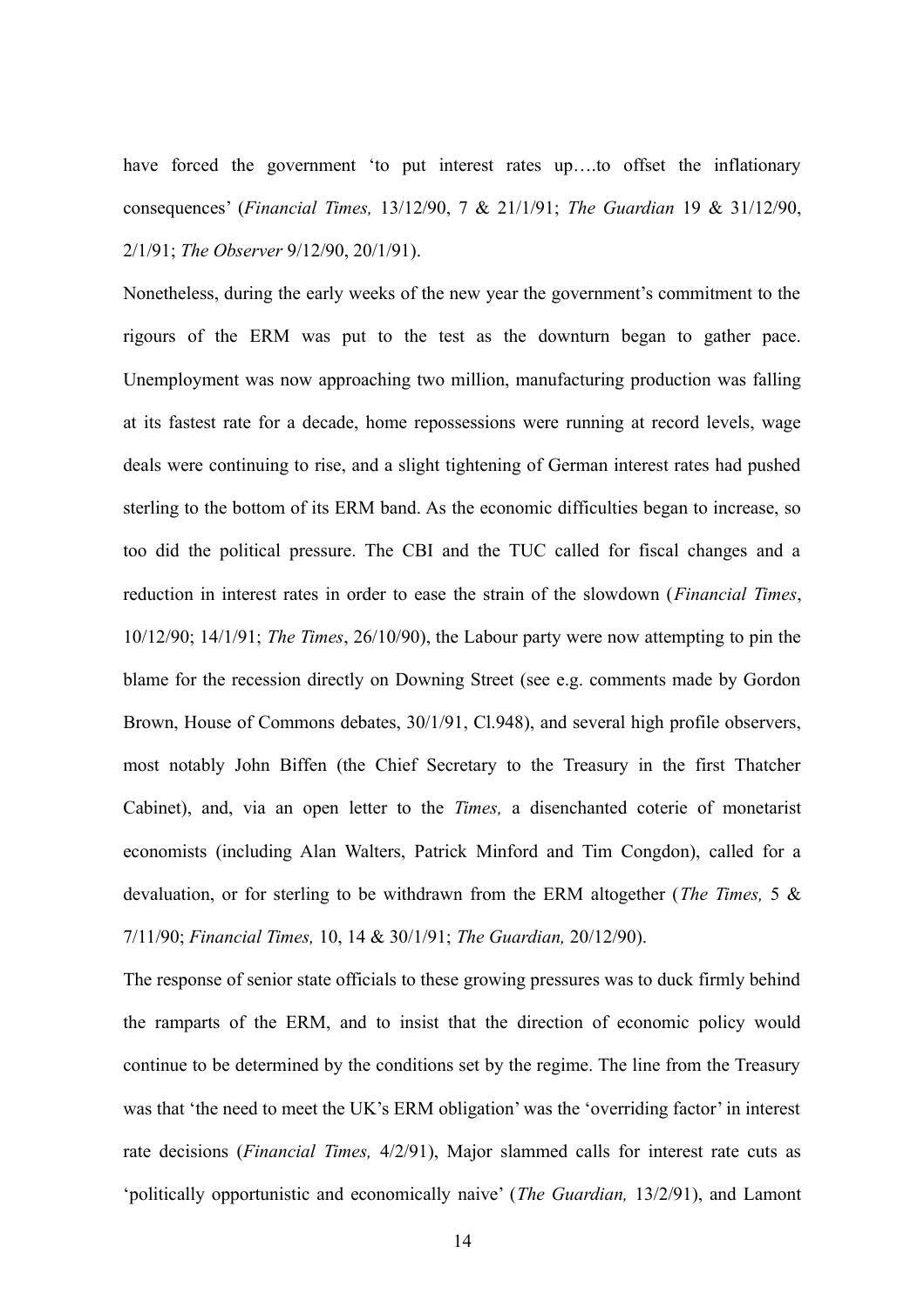continued to insist that upholding the value of the pound within the ERM remained the government's 'overwhelming priority'. Warning that a 'quick-fix' devaluation would produce nothing but 'renewed inflation and higher interest rates' (*Financial Times,* 1 & 14/2/91), the Chancellor emphasised that rates could only be lowered 'when sterling's position in the Exchange Rate Mechanism permits' (*The Guardian,* 14/2/91).

Yet the internal tensions of the ERM strategy remained close to the surface. Although the constraints of the regime provided officials with a justificatory device for resisting pressure for a more relaxed economic policy, the desire for lower interest rates nonetheless remained central to the equation. Insofar as this could be achieved without undermining sterling's position within the ERM and without creating renewed inflationary pressures, cheaper credit, and its anticipated accompaniment of higher consumer spending, remained the key to economic recovery and electoral renewal. As such, notwithstanding the need to avoid any impression that political pressures were being allowed to influence the direction of policy, with inflation now starting to fall, in February officials judged conditions to be sufficiently safe for them to embark on a series of interest rate cuts, reducing them in stages to twelve percent by April.

Contrary to governmental expectations, however, the cuts failed to improve the Conservatives' position in the polls. While victory in the Gulf war allowed Major to bask in the glory of being the most popular Prime Minister for thirty years, the government's overall level of popularity remained lacklustre. Continued by-election defeats (largely attributable to unrest over the poll tax) combined with large losses in the May local elections effectively put paid to any plans, rumoured to be under consideration in senior government circles, to call an early general election before the severity of the recession increased (*The Times*, 7/6/91). To compound matters further, the cuts also failed to alleviate the gloom surrounding the economy. While the pound remained stable (if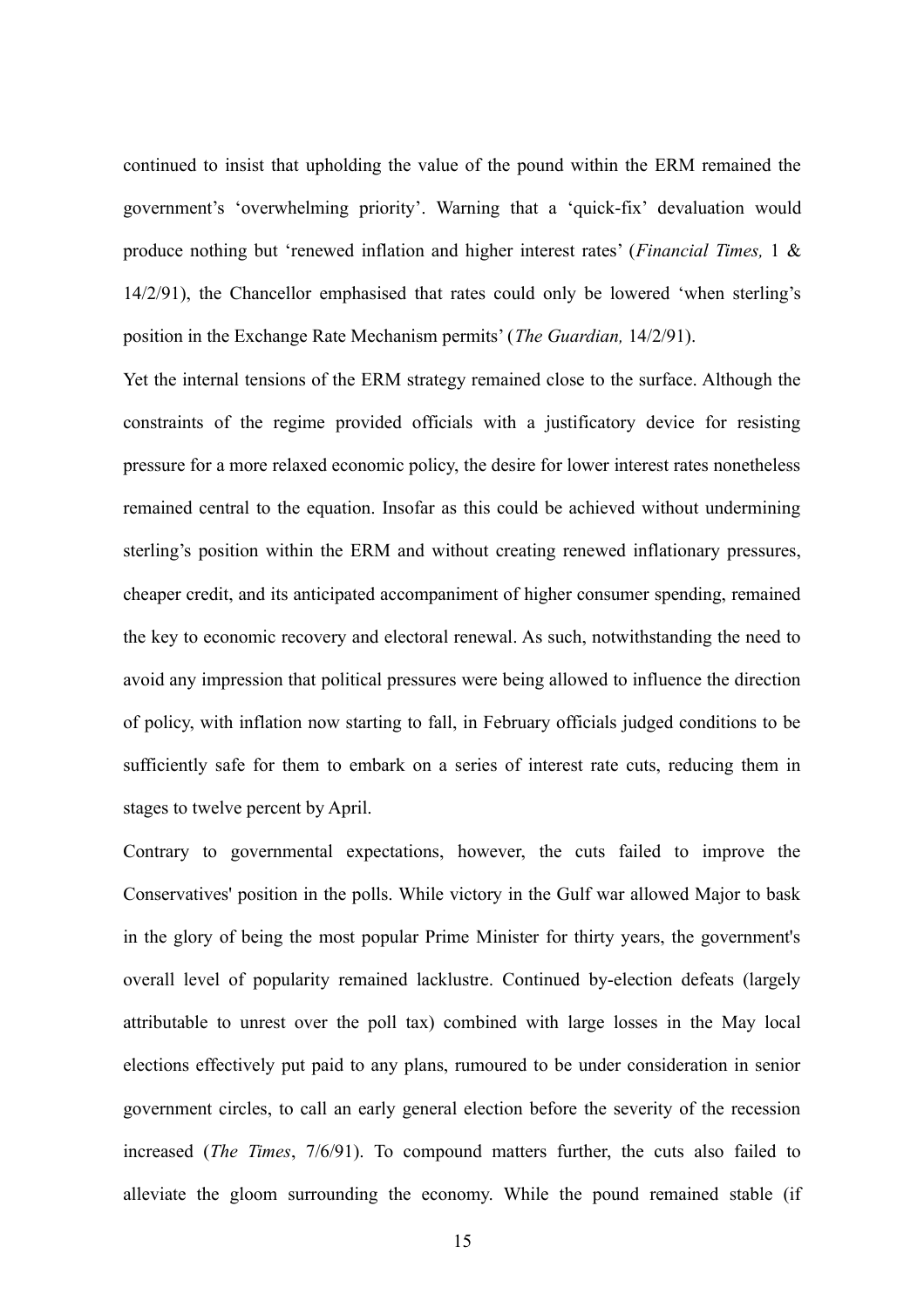somewhat anaemic) within its bandwidths, by the summer most other indicators were looking decidedly negative. Manufacturing output was now seven-and-a-half percent lower than at the time of ERM entry, unemployment was nearing two-and-a-half million, the growth of earnings was continuing to outstrip that of productivity, and business optimism had slumped after a brief spring revival (calculated from Economic Trends, 1994).

With the cuts also failing to stifle pressures for an economic policy relaxation, state officials were forced to remain steadfast in their adherence to the political defence mechanism of the ERM. The Treasury and the Bank of England continued to warn that a premature lowering of interest rates would endanger the downward trend in inflation and threaten the position of the pound (*The Observer,* 19/5/91; *The Times,* 10-12/6/91), while Lamont continued to assert that interest rates would 'be set to honour our commitment to stay within the ERM band'. Acknowledging that the process of reducing inflation would be painful in terms of 'high interest rates, frustrated hopes, bankruptcies and lost jobs', the Chancellor maintained that the 'uncertainty and strife' caused by inflation were markedly worse. High unemployment and a recession, then, were a price 'well worth paying' (House of Commons debates 19/3/91, Cls.165-7; *Financial Times,* 17/5/91). On this, John Major was equally adamant. Dismissing calls for a further loosening of interest rates as 'completely stupid', and maintaining that the scope for greater reductions was now 'very considerably more limited' (*The Times* 13/7/91), the Prime Minister predicted that the economy would start to recover during the latter half of the year once membership of the ERM had 'made explicit' the need for levels of pay to 'be linked to performance and productivity' (*Financial Times,* 22/5/91). For all this, with the economic situation looking ever-more parlous, but with inflation still on a downward path, the temptation for further interest rate cuts proved to be compelling, and towards the end of April the government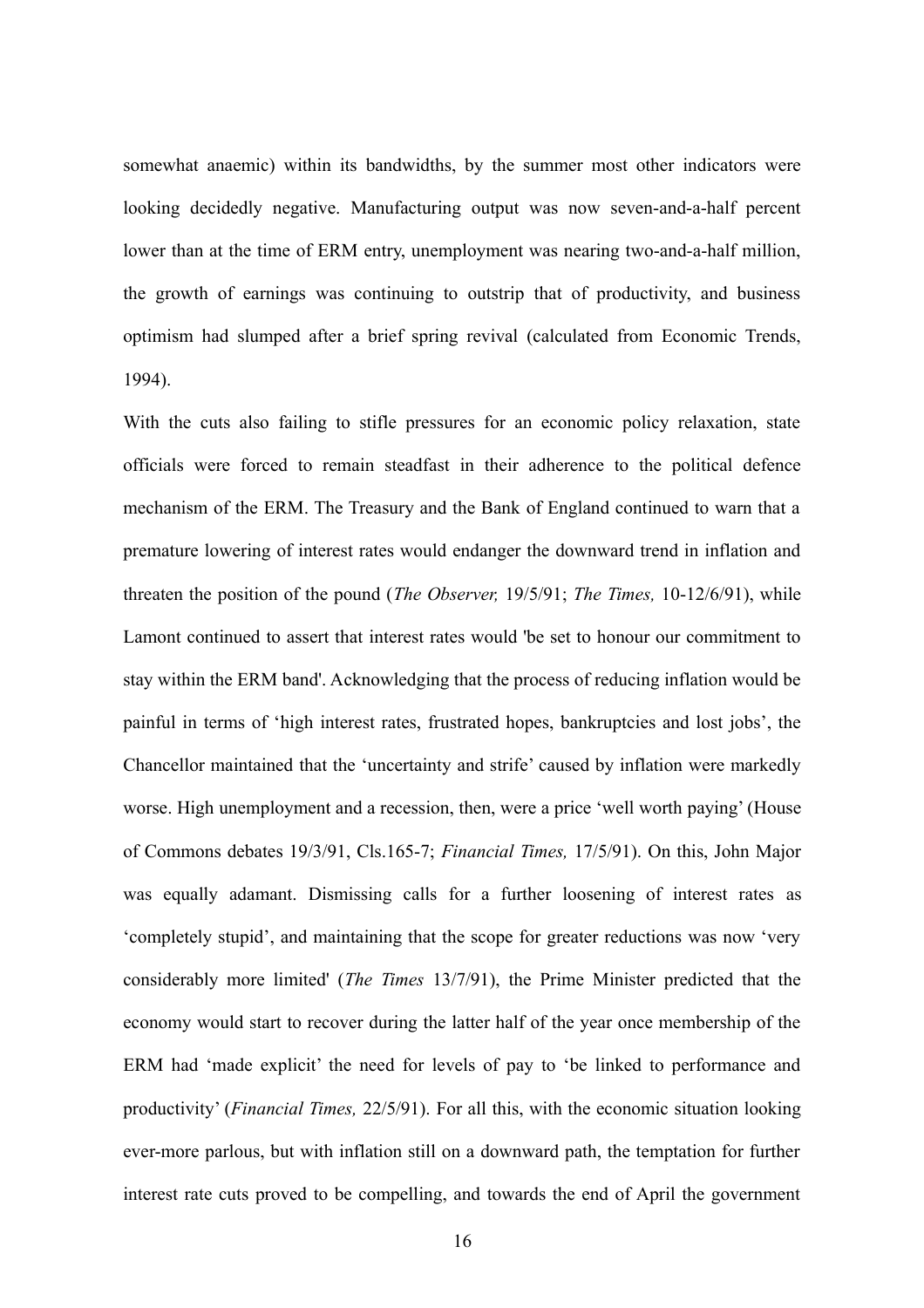launched into another series of reductions, cutting rates to ten-and-a-half percent by early September.

## **Weathering storms**

Despite enduring a tumultuous twelve months, the first year of Britain's ERM membership was viewed with satisfaction by the governing authorities. The view from the Treasury was that the policy had 'delivered substantial success; more than most of us expected' (H.M. Treasury, 1994: 3). Despite a crisis in the housing market, a huge rise in business failures, and the highest level of unemployment for three years, the dials of several key economic indicators were now starting to point in a favourable direction. By October inflation had fallen to a three year low of four-point-seven percent, interest rates had been reduced to their lowest level since 1988 and sterling was enjoying a greater degree of stability than at any time during the previous decade (*The Times,* 13/9/91, 7/10/91).

In political terms, too, officials had reasons to be cheerful. Despite enduring sustained pressure for a more relaxed economic policy, the ERM had proved its usefulness as a justificatory device for resisting such calls, and as a means of shielding officials from the political consequences of the recession. Notwithstanding their persistent by-electoral failings, by October the Conservatives were closing the gap on Labour in the national polls and the government's 'satisfaction balance' (the mean monthly differential between satisfaction and dissatisfaction ratings) had enjoyed an encouraging improvement; the admittedly still-wretched level of minus twenty-seven being a substantial improvement on the record depth of minus forty-nine averaged during the nine months prior to joining the ERM. The satisfaction balance for John Major himself was far more striking, with an average level of plus twenty-seven during his ten months as Prime Minister far exceeding Margaret Thatcher's apex (an average of just below seven reached during the first half of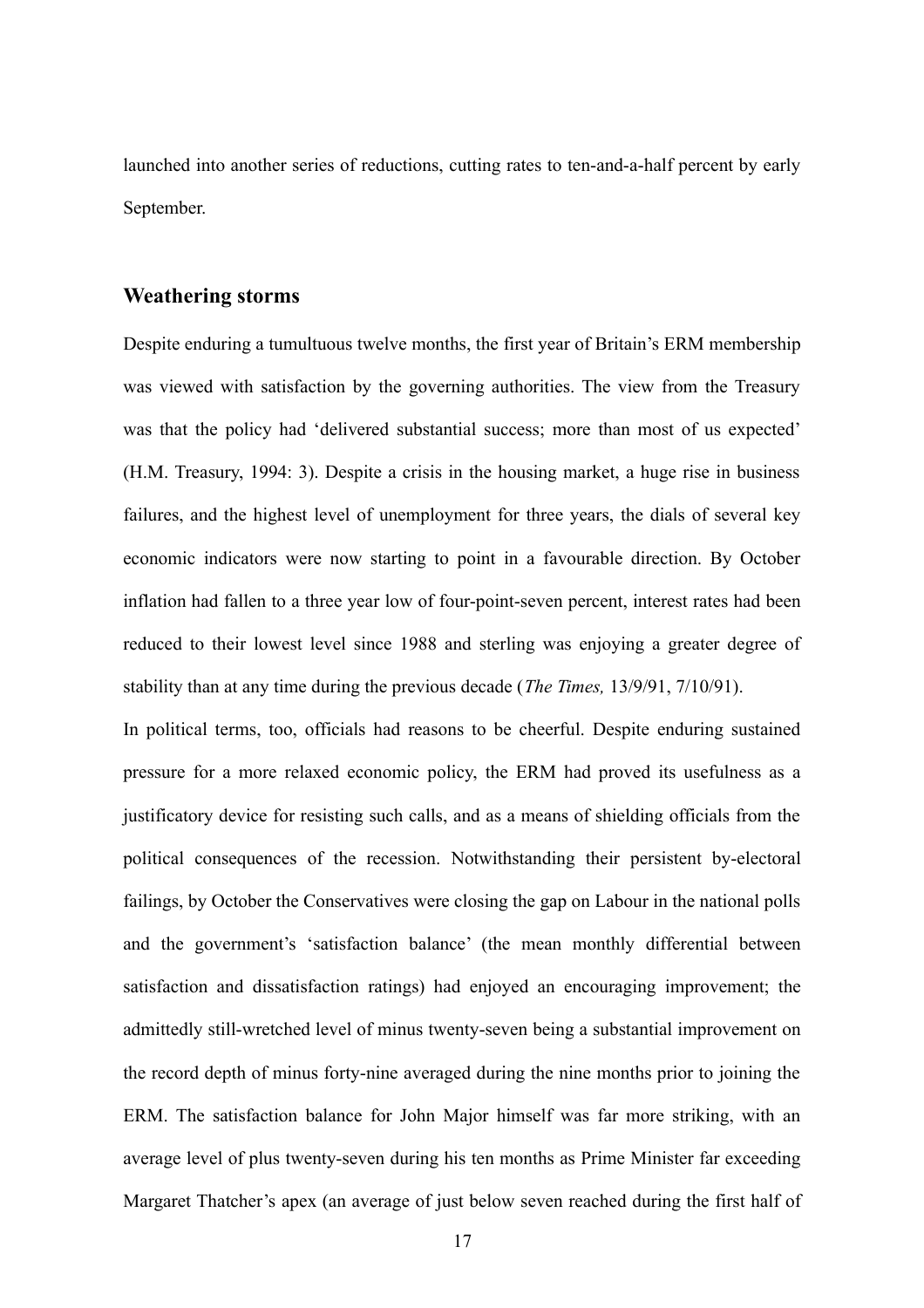1983). Three quarters of the electorate also considered Major to be performing well as Premier, and the Conservative leader remained far ahead of Neil Kinnock both in the popularity stakes (by a ratio of almost two-to-one) as well as on the specific issue of economic management, where he held a formidable twenty-five point advantage over the Labour leader. On this issue, too, belying their overall level of unpopularity, the Conservatives maintained a considerable lead over their opponents, with a gap of seventeen points (forty-two to twenty-five) compared to a lead of just four at the time of ERM entry (calculated from MORI Political Monitor, 2009b; also see *The Times,* 15/8/91, 7/10/91, 4/11/91; *The Guardian,* 13/12/90).

Moreover, despite the ongoing calls for lower interest rates, the government's antiinflationary policy continued to attract a broad degree of support. Hailing the reduction in inflation, the TUC anticipated that this would be soon be reduced to German levels; a joint memo from industrialists and trade union leaders at the National Economic Development Council called on the government to direct its policy efforts at securing a rate of zero inflation, while the constraints imposed upon the political strategy of the Labour opposition were succinctly revealed by Bryan Gould (the shadow environment secretary), who later lamented that Labour officials were now 'incapable of doing anything but bleat about the consequences of the policy because we couldn't attack the policy itself' (*The Times*, 30/9/92). While the City remained naturally supportive of the government's efforts to secure a sound monetary framework, support also hailed from the ranks of industry. John Banham, the Director-General of the CBI, for example, lauded the government's 'single-minded determination' to beat the scourge of rising prices, and asserted that the country needed to 'redouble' its efforts 'to squeeze inflation out of the economy' (*The Times*, 4/11/91). The Deputy President of the Confederation, Sir Michael Angus, hailed the 'hard discipline' of the ERM as 'something to concentrate the mind' (*The Times*, 5/11/91).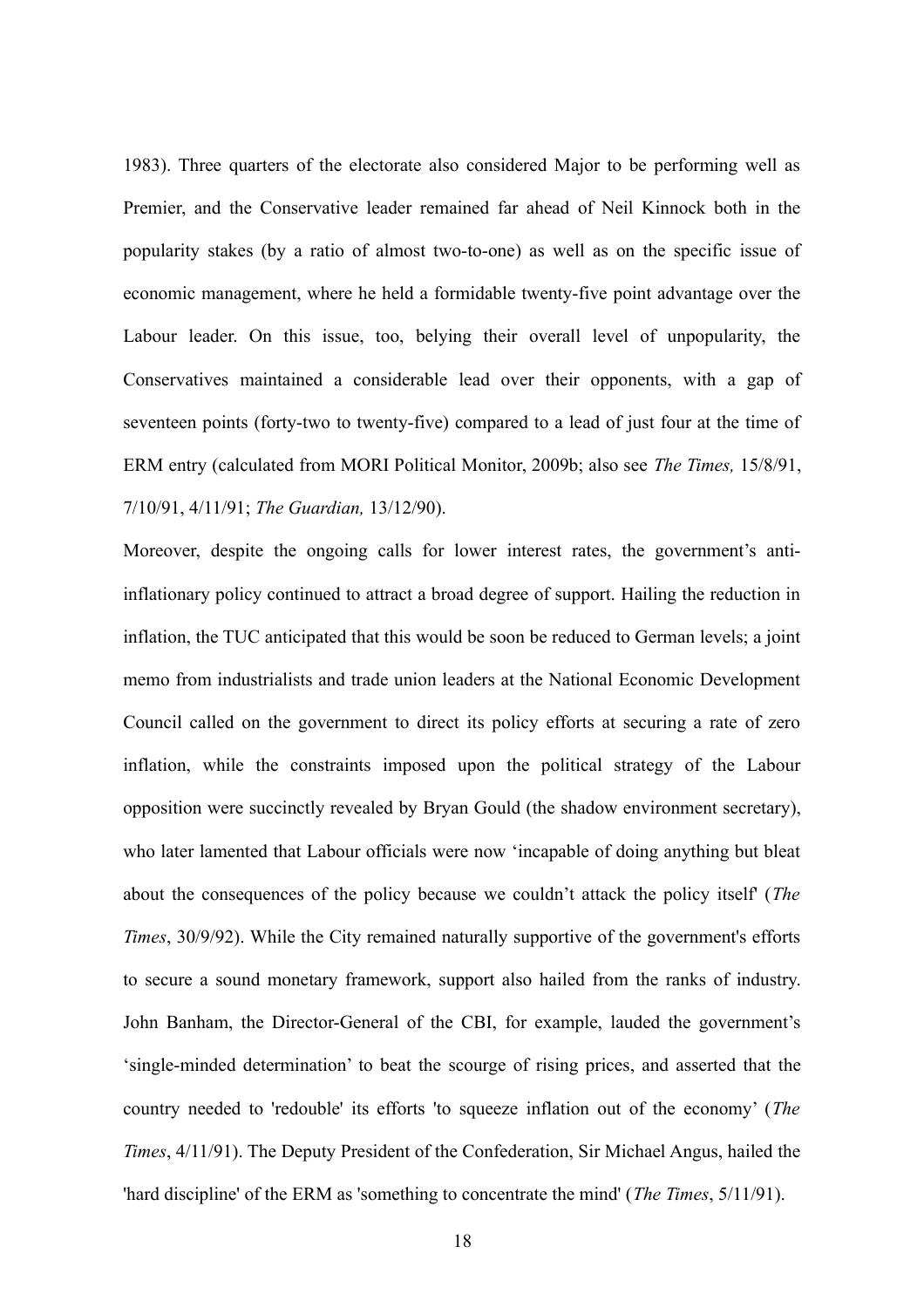Britain's second year within the regime, though, began with more inclement economic weather. Manufacturing output continued to stagnate, sterling fell to its lowest point since February, and unemployment continued to rise. Pressures for a reduction in interest rates from the City, the CBI and the TUC also increased; the expectation being that opportunities for further cuts would soon be foreclosed by the political sensitivities of a general election campaign, which would need to be held by the summer at the latest (*Financial Times,* 15/11/91; *The Times* 9/9/91). In response, officials sought to talk-up the economy and re-emphasised the benefits of their anti-inflationary position. Announcing, much to everyone's surprise, that 'technically, the recession has ended', the Chancellor reaffirmed that the government would 'do whatever was necessary' to maintain sterling's position within the ERM, and rejected calls for looser credit on the grounds that this was not warranted by the position of the pound (*The Times,* 28/11/91 and 6/12/91), Major, too, hailed the positive economic indicators on inflation, pay deals and interest rates as 'a vindication of our entry into the ERM' (*Financial Times,* 16/9/91), a point on which Leigh-Pemberton was quick to concur. Noting that the economy was 'undeniably improving', the Governor was keen to warn against any 'quick-fix' measures, claiming that a further cut in rates at the present time would 'invariably' lead to renewed inflation *(Ibid.,* 19/9/91, 3/12/91).In December, the government sought to bolster its commitment to the ERM still further by signing up to the tough convergence criteria and binding procedures of the Maastricht Treaty, a move designed to enhance its anti-inflationary credibility, even if it did secure an opt-out from the third and final stage in the move towards a single European currency.

These latest attempts at resisting pressures for an economic relaxation with recourse to the constraints of the ERM, however, were now undermined by events elsewhere. In mid-December a rise in German interest rates and a surge in the deutsche-mark led to a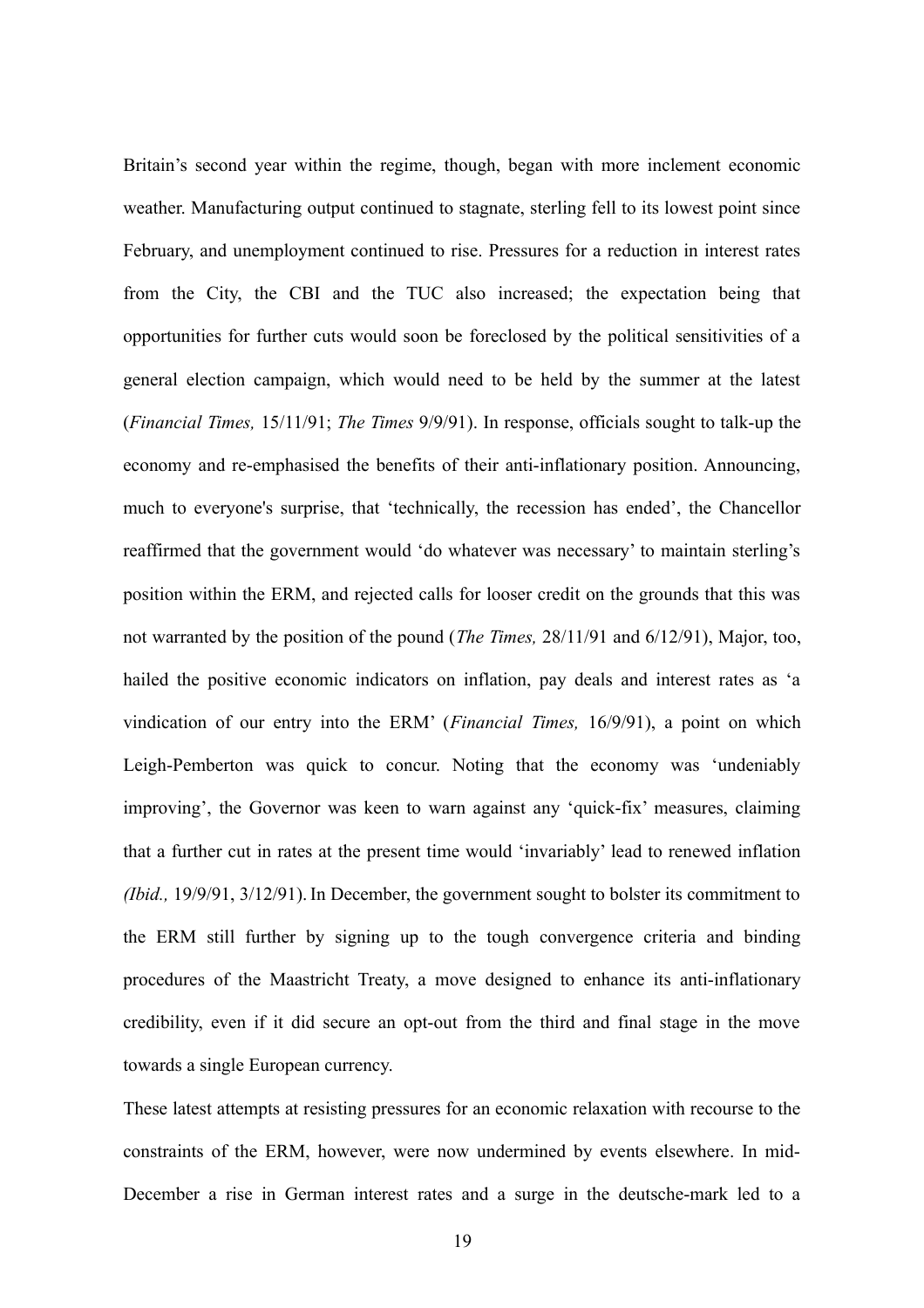tightening of credit across Europe, putting Britain under strong pressure to follow suit. While disgruntled monetarist academics and Conservative Party backbenchers (the most prominent now being Nicholas Ridley, the ex Secretary of State for Trade and Industry) remained at the forefront of calls for a devaluation and/or an exit from the ERM, discontent from business and labour groups was also increasingly evident (*The Times* 24/12/91, 7-8/1/92). Peter Morgan, the Director-General of the Institute of Directors, for example, warned that a 'realignment' of the pound might now be required to secure cheaper credit (*Financial Times,* 31/12/91), while the CBI and the TUC reissued calls for more active fiscal measures to ease the effects of the recession; the latter calling for higher levels of public spending, the former calling for greater business incentives in the form of tax cuts (*The Times* 8/1/92). By the end of the year the electoral situation, too, was looking decidedly grim. The Labour party remained ahead in the polls, satisfaction ratings for the government had fallen back to minus thirty-three, and while the popularity of the Prime Minister remained strong (at plus nineteen), this too was starting to decline (calculated from MORI Political Monitor, 2009b).

But the response of the governing authorities remained unyielding. Dismissing calls for interest rate cuts or devaluation as 'quack remedies', Major claimed that ERM membership had itself delivered cheaper credit, and argued that rates might have been as much as five percent higher had Britain remained outside the regime (*The Times*, 2 & 8/1/92). This was a view that was also shared by Lamont, who rejected any suggestion of 'prematurely' lowering interest rates to reduce the strains of the recession, and who derided devaluation as 'fool's gold'. Lowering sterling's value within the ERM, he claimed, 'might actually lead to higher interest rates since the markets would have no guarantee that a government prepared to devalue once would not do so again' (*The Times*, 31/12/91; *Financial Times,* 2-3/1/92). 'The real answer', therefore, was 'to make our costs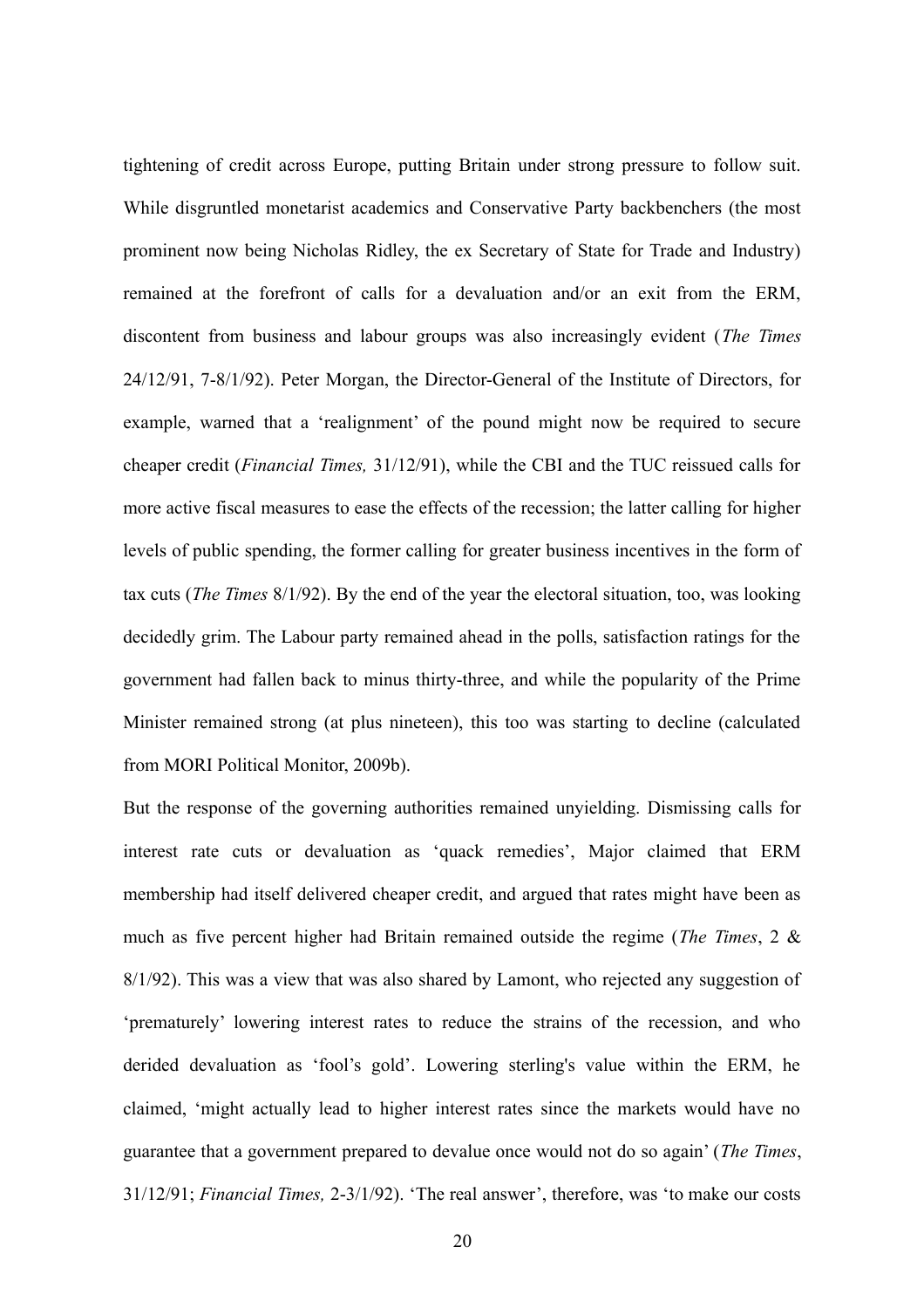equate with the currency and that is what we are doing' (House of Commons debates 28/2/91, Cl.1102). The Governor of the Bank of England launched an equally staunch defence of government strategy. Maintaining that 'current conditions and policy' were not the problem but rather the solution to Britain's economic difficulties, Leigh-Pemberton roundly criticised the 'short-termism' of those seeking cheaper credit or a lower exchange rate, adding that membership of the ERM had already enabled interest rates to be reduced to lower levels 'than would otherwise have been feasible' (Leigh-Pemberton, 1992).

## **End of days**

The general election of April 1992 was thus fought against a backdrop of deepening recession and growing clamour for a loosening of economic policy. Despite this, however, the issue of monetary policy was markedly absent from the campaign. Instead, the battleground was dominated by the issues of tax, health, unemployment and education. Importantly, too, as far as most people were concerned, responsibility for the economic downturn was not attributable to the current ministerial cohort. Just one in ten voters blamed the Major government directly for the recession, while more than half placed the blame on the current state of the world economy and on the policies of Lawson and Thatcher (*Financial Times,* 6/4/92). Discontent with the government's economic policies, now at the relatively minor level of minus four percent, had also fallen to its lowest point since the expiry of the Lawson boom (calculated from MORI Political Monitor, 2009a).

Although it remains impossible to determine the extent to which this displacement of responsibility was due to the depoliticising aspects of the ERM, two points stand out as being particularly worthy of note. First, while it could be argued that the strong public preference for the Conservatives on the question of economic management was due to discontent with the Labour party rather than satisfaction with the policies of the current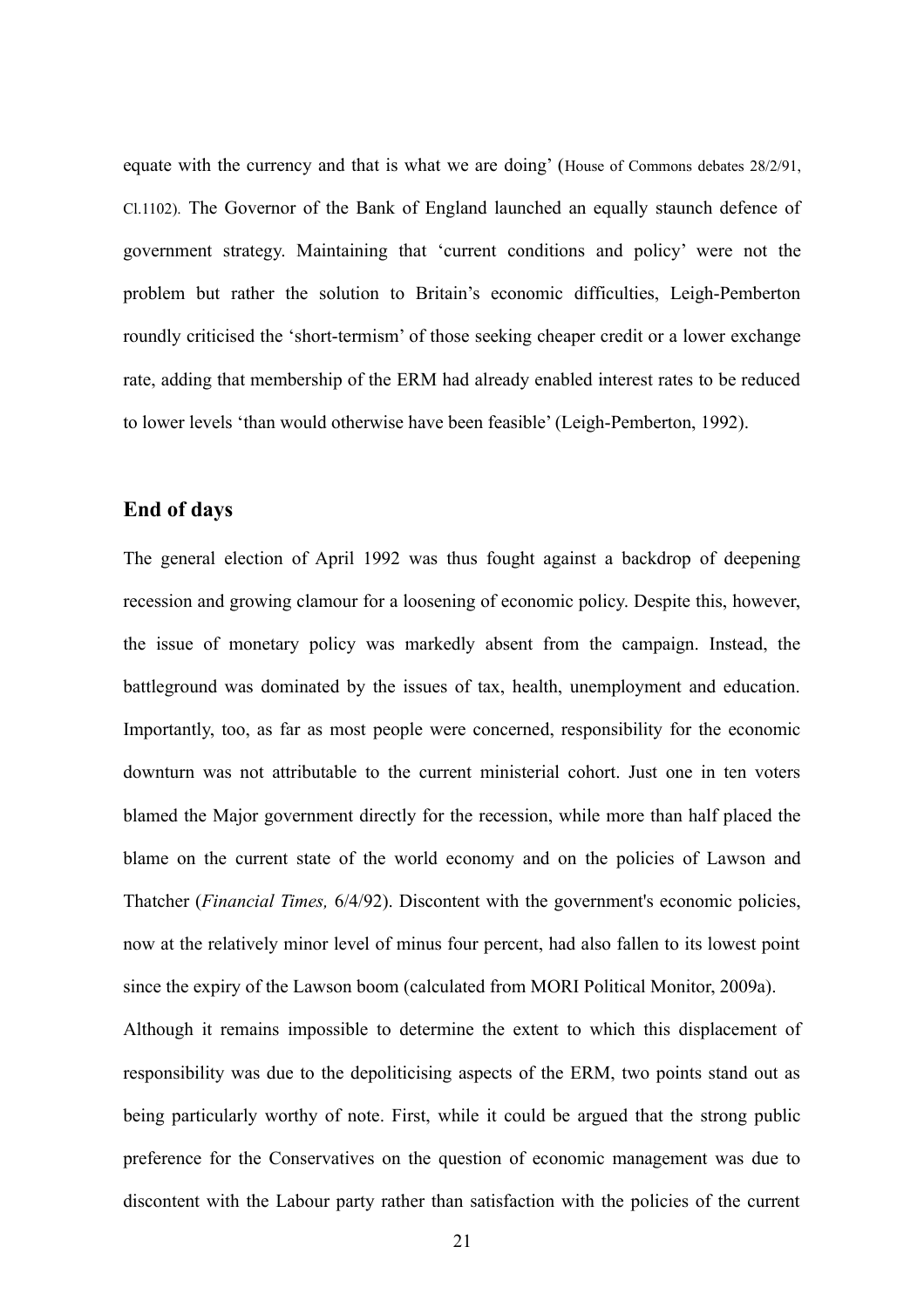incumbents, Labour's sustained lead in the polls on almost every other issue clearly warns against making such an assumption. The substantial improvement in the government's ratings for handling the economy since joining the ERM, and this at a time of steep and worsening recession, is hard to reconcile with a view of ERM membership as having been a political disaster. Second, while it is also possible to argue that the ongoing pressure for a relaxation of economic policy demonstrated that the issue was not depoliticised, the real point here is one of relativity. Given that pressure for a more accommodating economic policy is entirely unremarkable at a time of recession, and given the impossibility of displacing chronically high levels of unemployment from the political agenda by any method, the key issue is not-so-much that the government found itself under pressure to take ameliorative measures during this period, but rather that this failed to have any significantly adverse effect on its economic strategy, or, more importantly, on the general perception of its political culpability for economic conditions. This point becomes more apposite still when it is considered that, had Britain not been in the ERM at this time, even higher interest rates would have been needed to shore up confidence in the pound and to avoid an inflationary decline in the exchange rate; and that state officials, reliant, as they would have been, on discretionary measures, would in all probability have been thus exposed to a greater degree of opprobrium for the effects of the downturn, and to an even higher degree of pressure for remedial action than was currently being endured. In this respect, then, the political benefits of ERM membership, as a means of dealing with the core governing problems of the time, are plain to see.

Although the issue of monetary policy was pushed onto the agenda towards the end of the election campaign, as expectations of a Labour win led to a sharp fall in the pound, this hardly proved to be detrimental to the government. Instead, ministers claimed this as proof that Labour would have to raise interest rates by between two to five percent in order to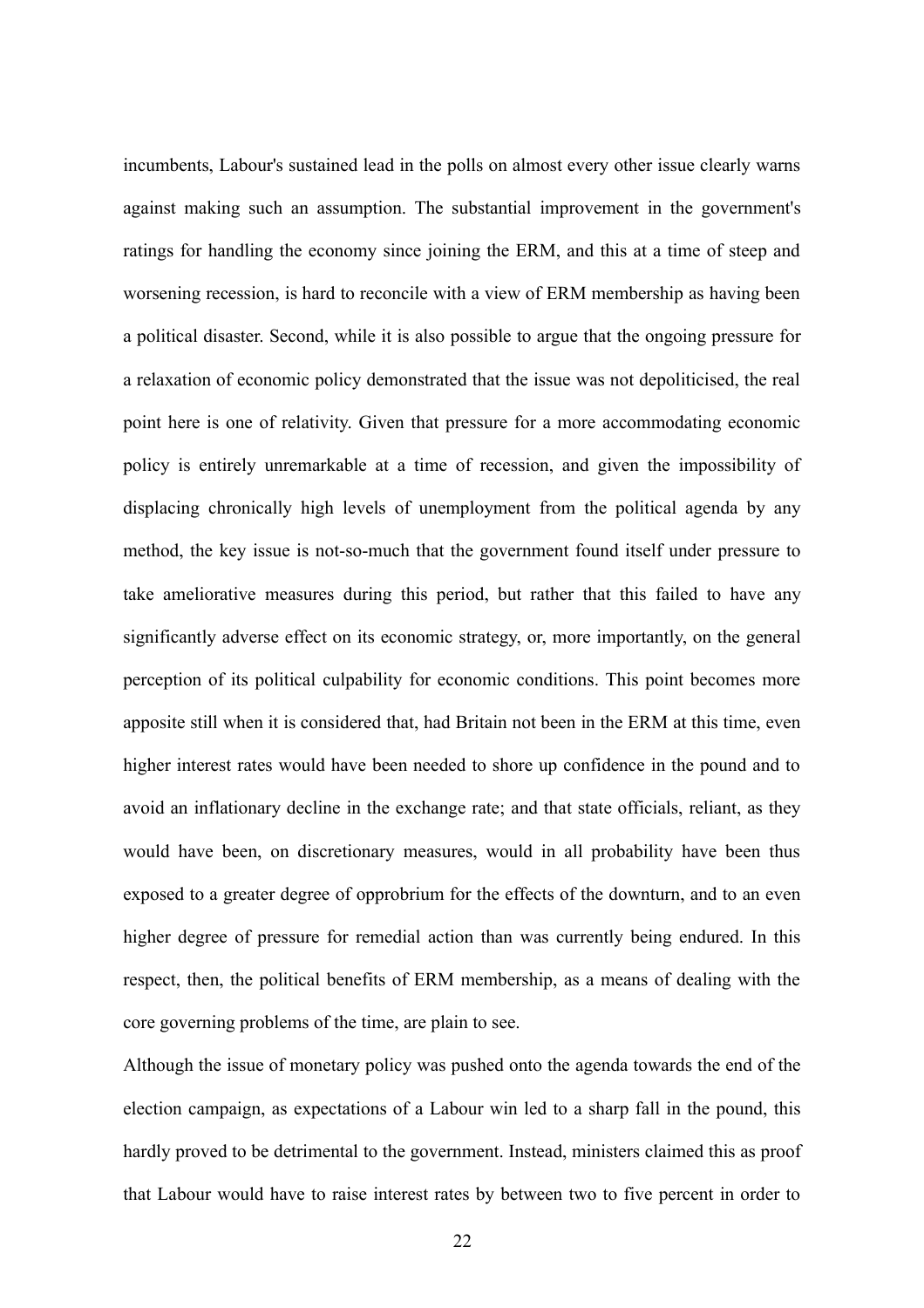defend sterling's position in the ERM, thus highlighting their own anti-inflationary credentials in contrast to the economic uncertainty that might follow a changing of the guard at Downing Street (*The Guardian,* 4/4/92). Aided by a late swing, in part encouraged by these events, the outcome of the election was a fourth consecutive victory for the Conservatives, who successfully managed to buck all the laws of electoral physics to emerge from the depths of recession with a parliamentary majority of twenty-one. This was immediately followed by news of growing economic confidence and by a rise in sterling to within a fraction of its central parity (*The Guardian,* 29/4/92).

Yet pressures that would ultimately destroy the ERM policy were starting to gather momentum. The first of these related to conditions within the system itself. The rejection of the Maastricht Treaty by a Danish referendum at the beginning of June, followed shortly thereafter by the announcement of a French referendum to be held in September, created mounting uncertainty on the currency markets amidst fears that the entire project of European monetary integration, and with it the rationale for the ERM, could soon collapse. The second set of pressures concerned domestic affairs. By the summer hopes for an economic revival, and with it the last vestiges of post-election euphoria, were rapidly ebbing away as it became clear that Britain remained firmly stuck in what was now the longest recession since the 1930s. Although the annual rate of core inflation had fallen to three-point-eight percent during the last twelve months (its lowest level for over four years), unemployment was approaching two-and-three-quarter million and manufacturing pay awards were now running at seven-and-a-half percent, a slight rise over the previous quarter and the fourth fastest rate of increase in the OECD behind Italy, Portugal and Greece (*Financial Times,* 13-15/5/92; *The Guardian,* 15/5/92).

The official response was by now distinctly Pavlovian, combining renewed exhortations for lower prices and wages with renewed warnings about the danger of a precipitate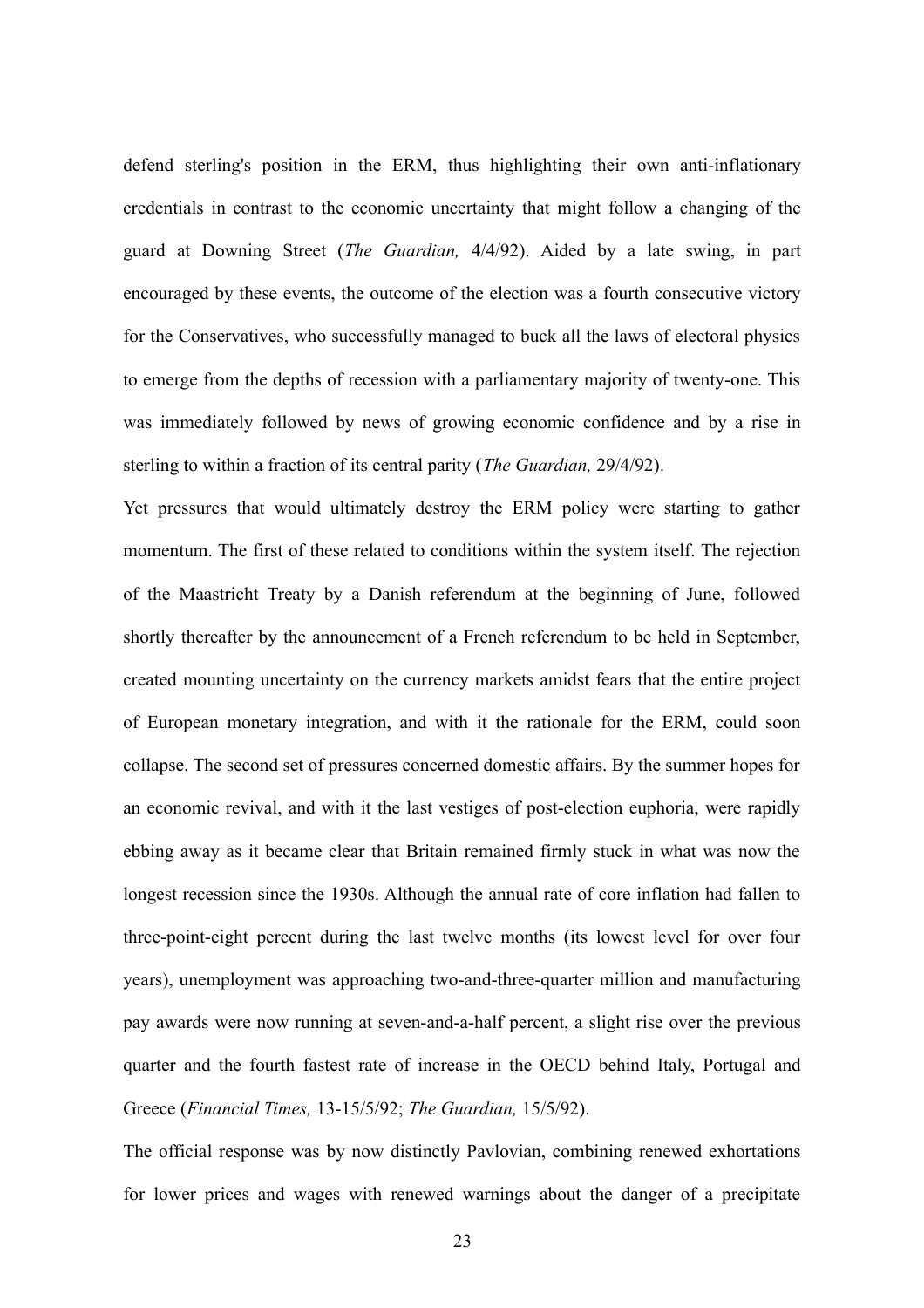economic policy relaxation. Any monetary easing, it was explained, would first need to be earned by reduced pay deals and a prior reduction in inflation. As Lamont put it, although British industry was now entering a 'virtuous circle of low inflation, rising competitiveness and increasing market share', domestic prices were nevertheless 'still too high' and a 'sea change in attitudes to inflation' remained essential. Continued high pay increases, he argued, would 'translate directly into a loss of competitiveness and hence of market share, profits and jobs' (*Financial Times,* 20/5/92, 17-18/6/92). Sympathy for those suffering at the impersonal hands of the ERM was also hard to find at the Bank of England. Indeed, for its Deputy Governor, Eddie George, the regime's political corset needed to be tighter still. With ERM membership having now successfully entrenched support for low and stable inflation across the board, he explained, it would now be possible 'to de-politicise monetary policy decisions to a degree that was inconceivable before', namely by handing control of such issues over to an even-more stringent regime based on central bank independence (*The Guardian*, 14/5/92).

As the summer progressed, the structural cracks within the ERM grew even wider. At the centre of this was the anticipated post-reunification boom in Germany, which Treasury officials had believed would make it easier to resist pressures for lower interest rates, but which was now striking at precisely the wrong time. With a rise in German rates of twoand-three-quarter percent since the beginning of the year prompting another tightening of credit conditions across Europe, Britain's commitment to maintain sterling's parity within the ERM was placed under increasing strain given the political difficulties, against the recessionary backdrop, of raising domestic rates in its defence. By July the pound had fallen to its lowest point against the deutsche-mark since joining the ERM, raising fears on the financial markets that it may soon be devalued (*Financial Times,* 21/7/92). To make matters worse, business and labour concerns about the high value of the pound and the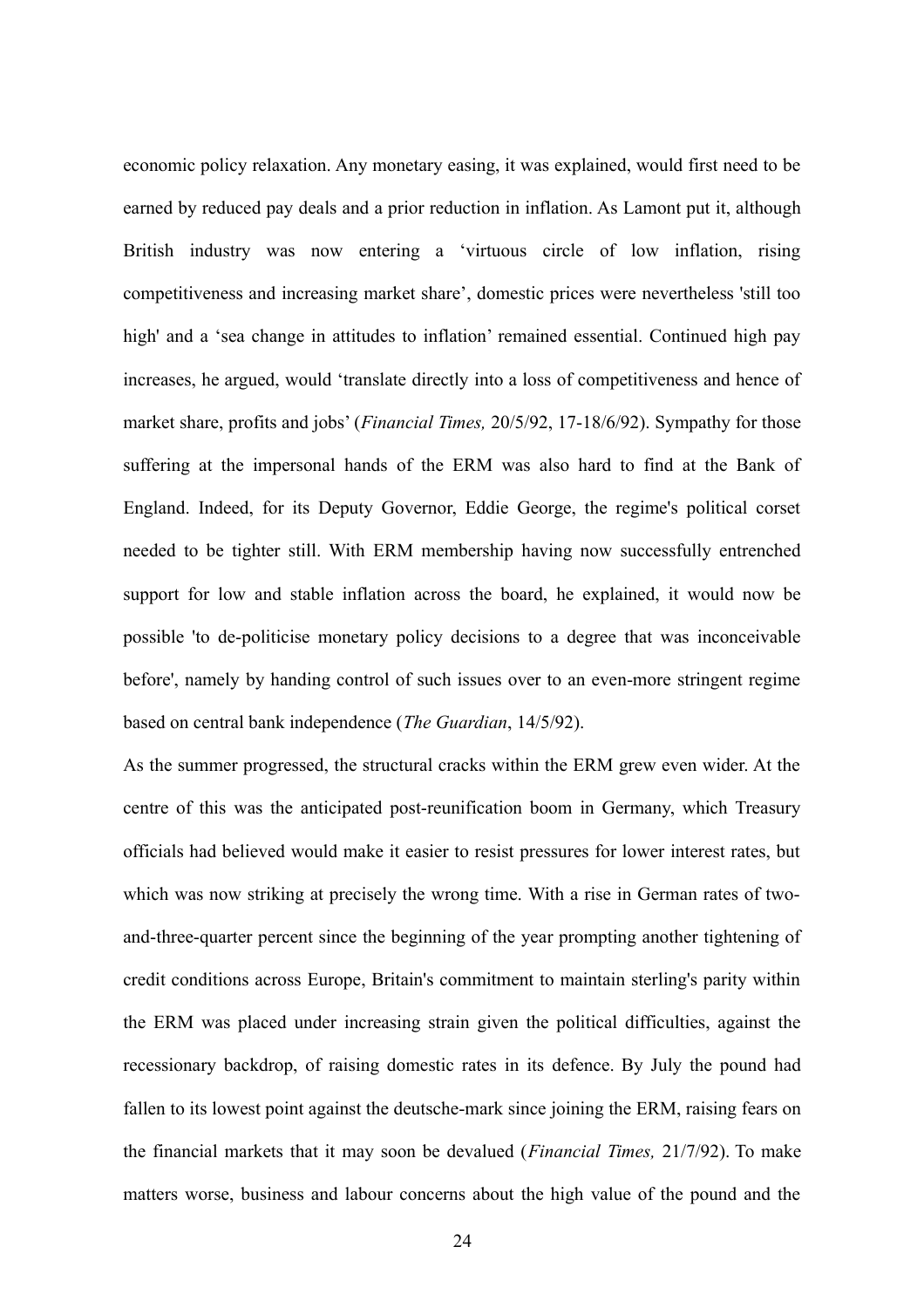constraints of the ERM on the government's ability to cut interest rates were also becoming increasingly strident, and discontent, too, continued to emanate from inside the Tory party. As Labour moved ahead in the polls for the first time since the election, eurosceptics stepped up their calls for a complete withdrawal, while a majority of Conservative MPs were now reported to be in favour of devaluation in order to allow interest rates to be lowered (*Financial Times,* 29/7/92,17/8/92, 9/9/92; *The Guardian*, 11 & 13/7/92). With the ERM's internal strains now making it easier to hang the blame for Britain's lack of economic recovery on the regime itself, opposition to the ERM policy began to reach threatening levels for the first time.

Yet for all these criticisms, the ERM strategy was not yet poised for collapse. The Labour Party, the TUC and the majority of business leaders all continued to support Britain's membership, with the Director-General of the ABCC, Ronald Taylor, slating those who were calling on Britain to 'abandon' the ERM just because it had 'hit a spot of bother' (*Financial Times,* 24/8/92), and with the CBI's newly-appointed Director General, Howard Davies, insisting that the government was being 'rightly tough on inflation', that devaluation had 'little to commend it', and that abandoning the ERM was 'even more unattractive' (*The Times,* 29-30/7/92).

Not surprisingly, government officials embarked on an attempt to salvage the strategy by re-emphasising once more the resolute nature of their support for the regime. Leigh-Pemberton announced that Britain's commitment to the ERM was 'unwavering' (*Financial Times,* 1-2/8/92); while Major asserted that the ERM would remain the cornerstone of government policy and raised the vainglorious prospect of reducing inflation 'to nil if possible'. Interest rates would only be cut, he said, 'when we can sustain the exchange value of sterling', and the situation thus remained one in which 'we will have to adjust our costs to the exchange rate rather than the other way round' (*Financial*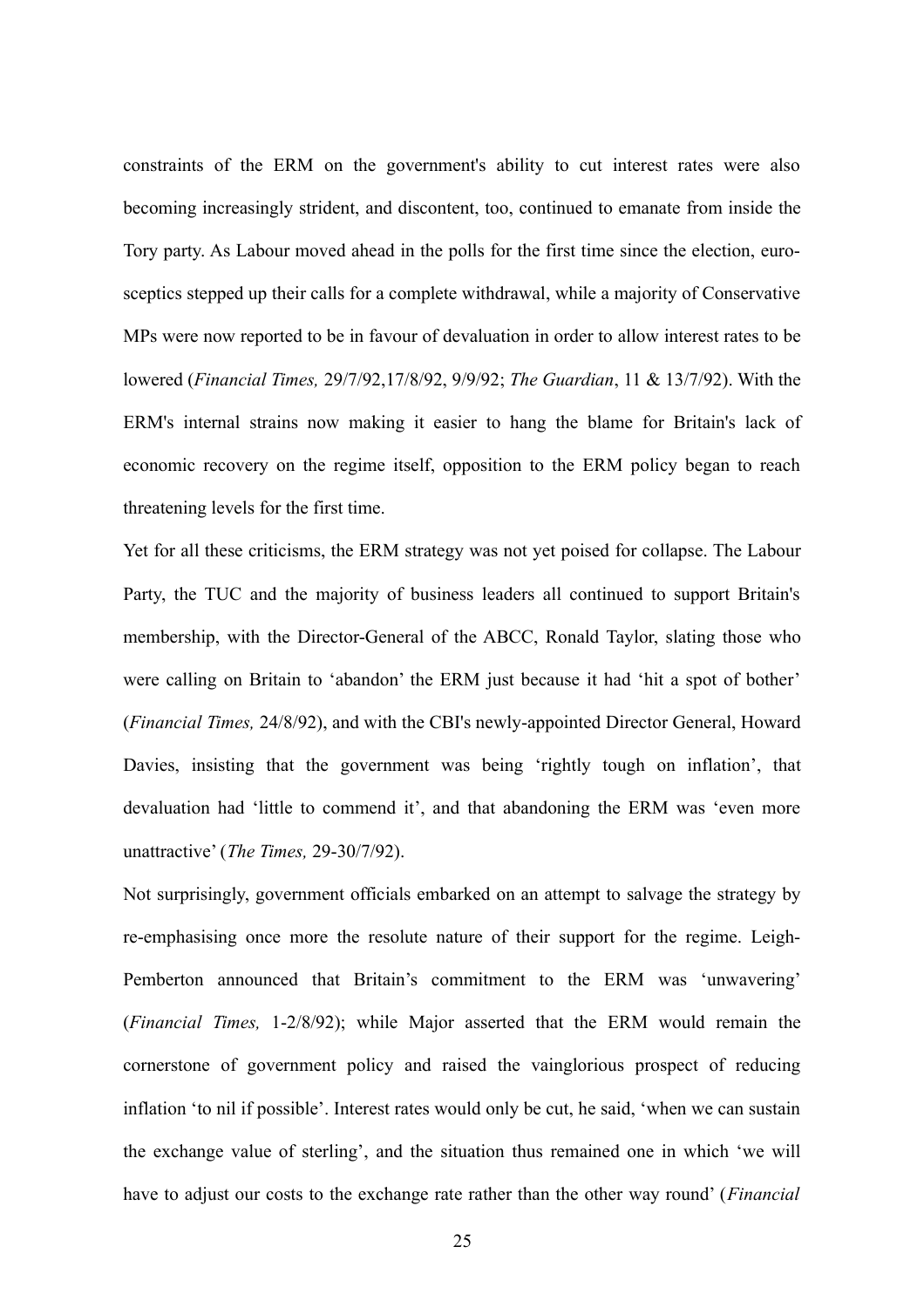*Times,* 15/7/92; 21/7/92). Lamont, too, mounted a staunch defence of the ERM strategy. In a speech to the European Policy Forum, the Chancellor insisted that interest rates would be put at 'whatever level necessary' to maintain the pound, and rejected alternative proposals put forward by critics of the ERM as 'illusory or destined to fail'. Cutting interest rates or devaluing within the ERM, he claimed, would lead to a loss of confidence in the pound and require even higher rates to prevent it from collapsing; as would a policy of cutting rates and leaving the ERM altogether, a move which the Chancellor warned would produce 'a fall in the pound probably unprecedented in the last forty years'. A final option, that of leaving the ERM and setting interest rates according to monetary targets, was also dismissed on the basis that such an approach had been shown to be 'a poor guide to interest rate policy' in the past, and that, in any case, '[t]he government could not remain indifferent to the level of the exchange rate' (*Financial Times,* 9-10/7/92). Further still, as Lamont later remarked, losing the ERM carried a 'great danger' that 'decision-making would now be seen as entirely political' (House of Commons debates, 12/11/92).

But such assertions were by-now firmly at odds with the reality of the crisis. With the only viable means of alleviating the strain, namely a cut in German interest rates, being rebuffed by Bundesbank officials, at the beginning of September the government announced a £7.2 billion foreign exchange loan for the defence of sterling in a last-ditch effort to convince the markets that the parity of the pound would not be altered. A seven percent devaluation of the Lira shortly thereafter, however, fuelled concerns that sterling would be next in line, leading to a rapid build-up of downward speculative pressure. Despite a series of increasingly desperate measures, including massive intervention by the Bank of England and a sharp rise in interest rates, first from ten to twelve percent, and then finally to fifteen percent, on 16 September, or 'Black Wednesday' as it came to be known, the government were finally compelled to admit defeat, and sterling's membership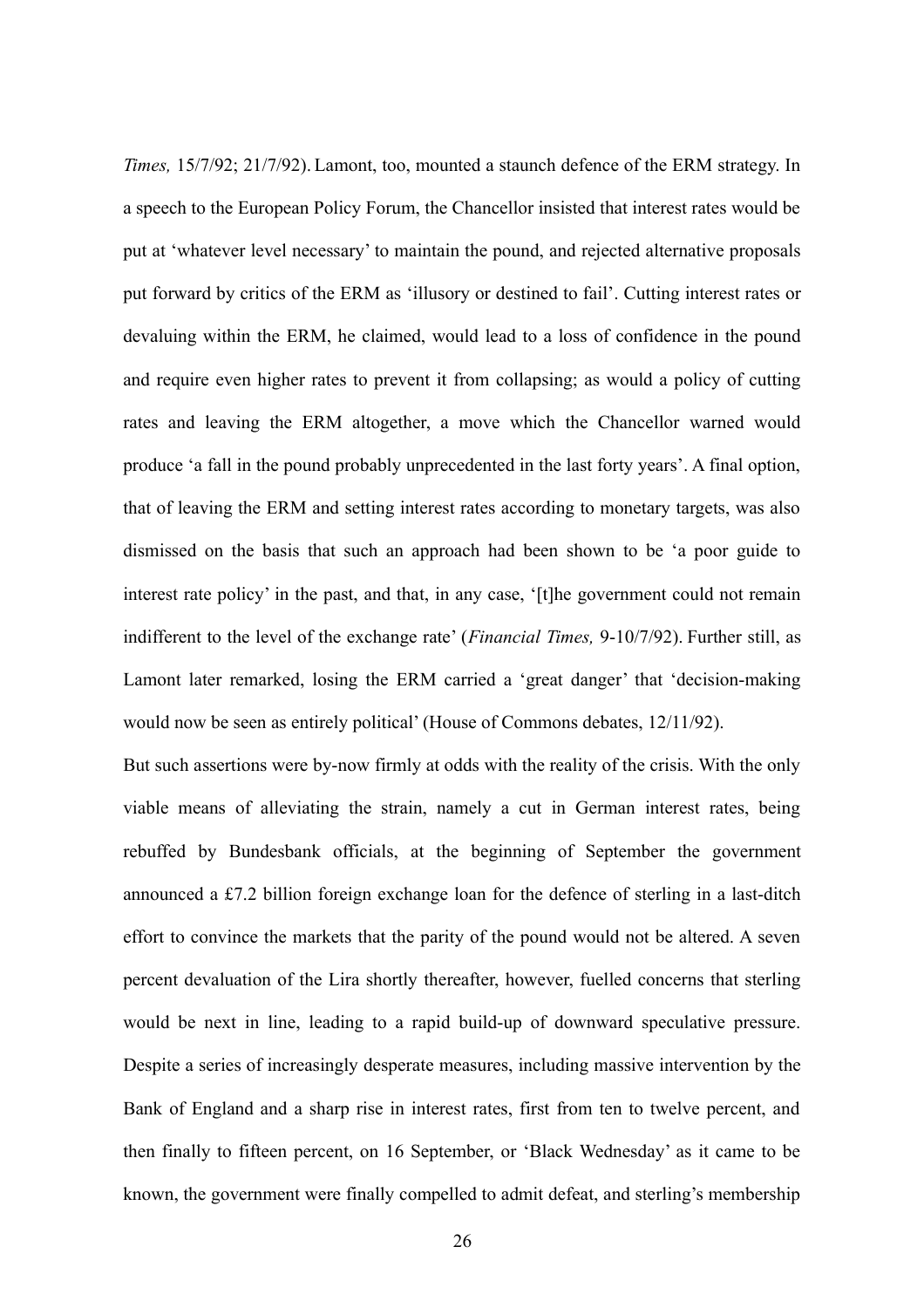of the ERM was abruptly suspended (see Lamont, 1999, Chapter 10; Major, 2000, Chapter 14; Stephens, 1996, Chapter 10).

## **Viewed differently**

Britain's membership of the ERM was a product of entwined political and economic motives; designed to impose tough financial discipline via a deliberately overvalued exchange rate while insulating state managers from the adverse political consequences by shifting the responsibility onto an external regime. Judged on this criteria, and in contrast to conventional accounts of this policy episode, membership of the ERM can be viewed as having been a relative success. Economically, the effects were clearly mixed. Economic growth stagnated, unemployment rose to chronically high levels, and average earnings continued to increase despite the recession. On the other hand, sterling remained more stable than at any other time in the preceding decade, enabling interest rates to be reduced to a level that would not have been possible under any of the alternative policy options that were available at the time (see Adam *et al*, 2001). Indeed, as was noted in the Treasury, 'the need was for a credible policy framework which would allow us to make significant reductions in interest rates', and it is 'difficult to see what other scenario policy approach [sic] would have delivered this outcome on acceptable terms' (H.M. Treasury, 1994: 3). The anti-inflationary effects of the ERM were also readily discernible. By Black Wednesday inflation had fallen to its lowest level since 1986 (a fall of almost six percent since October 1990), by 1993 it had reached its lowest level for thirty years, and thereafter it remained consistently low, fluctuating between one-and-a-half and three-and-a-half percent until the electoral crash of 1997.

Although the ERM policy was ultimately destroyed by an erosion of credibility following the lack of domestic economic adjustment to the rigours of the regime, its political impact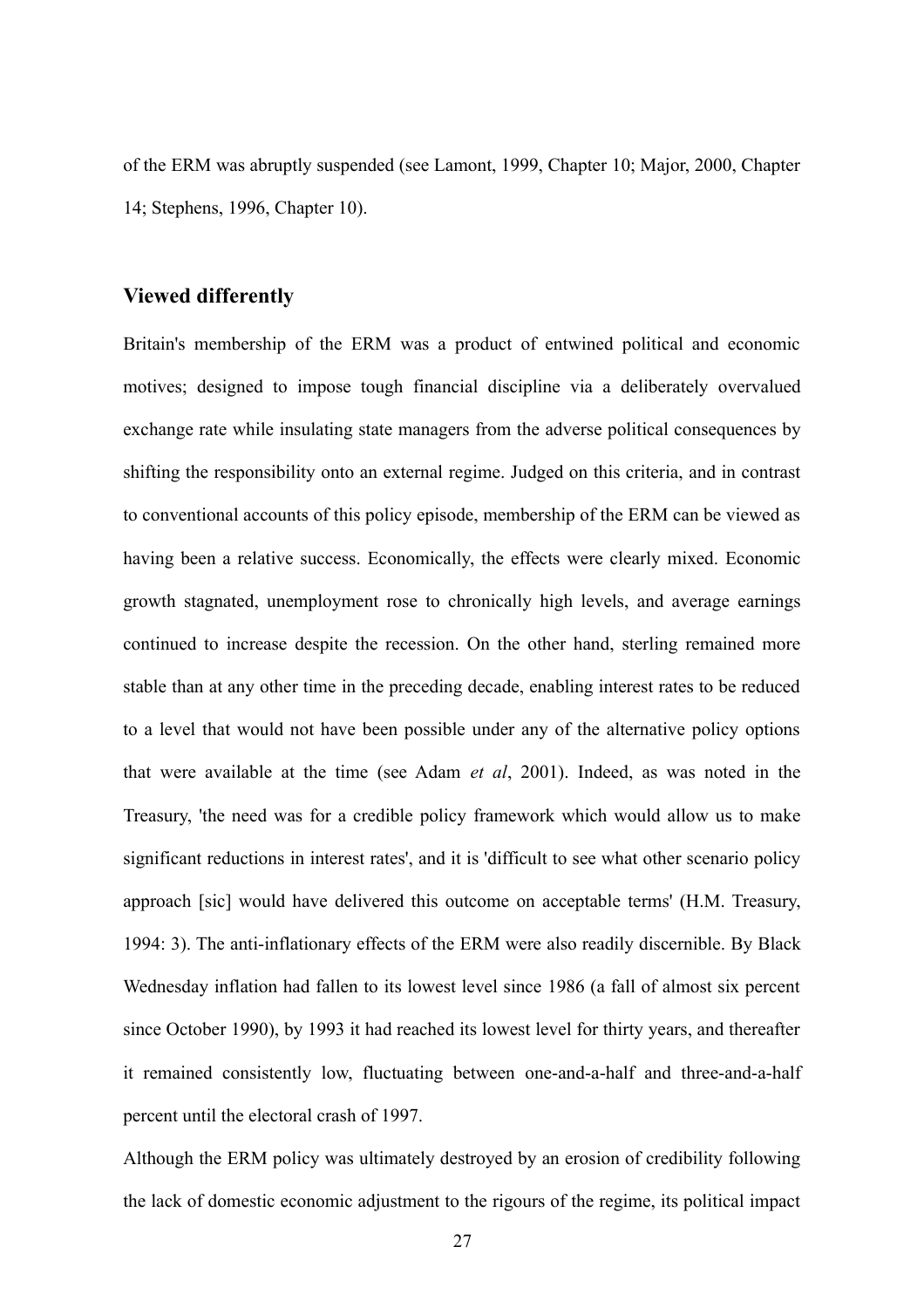was also broadly beneficial for the governing authorities during its time of operation. While economic conditions and policy-making remained contentious issues given the severity of the recession, the external constraints of the ERM provided officials with an effective means of displacing political responsibility for the downturn, and furnished them with a legitimate justificatory device for resisting calls for an economic policy relaxation. In short, the protective shield of the ERM helped to ensure that the governing authorities were now under less pressure over economic issues than would have been the case had they continued to remain outside the regime. Had the government not joined the ERM in October 1990 then it is highly likely that officials would have attracted even stronger criticism for the downturn, especially given the wide degree of support for ERM membership and the absence of any credible alternative. In such a scenario, even higher levels of interest rates would have been needed to avoid an inflationary loss of confidence in the pound, thus adding to Britain's economic problems and heaping further political misfortune upon the government, who would have been forced to bear a greater share of the responsibility. That a discretionary form of economic management would have had far worse consequences for the Conservatives is further demonstrated, at least to an extent, by the record slump in the government's satisfaction ratings that followed Britain's exit from the ERM, which fell from an average of minus twenty-nine for the third quarter of 1992 to an average of minus seventy for the first half of 1994. Going the other way, public disagreement with the government's economic policies rose markedly, from minus four percent in the spring of 1992 to minus thirty-one percent twelve months later (calculated from MORI Political Monitor, 2009b).

If the marginalisation of political factors from traditional accounts of Britain's ERM membership has led to an overly circumscribed interpretation of this policy episode, then their inclusion opens the way to a more rounded and nuanced understanding. While the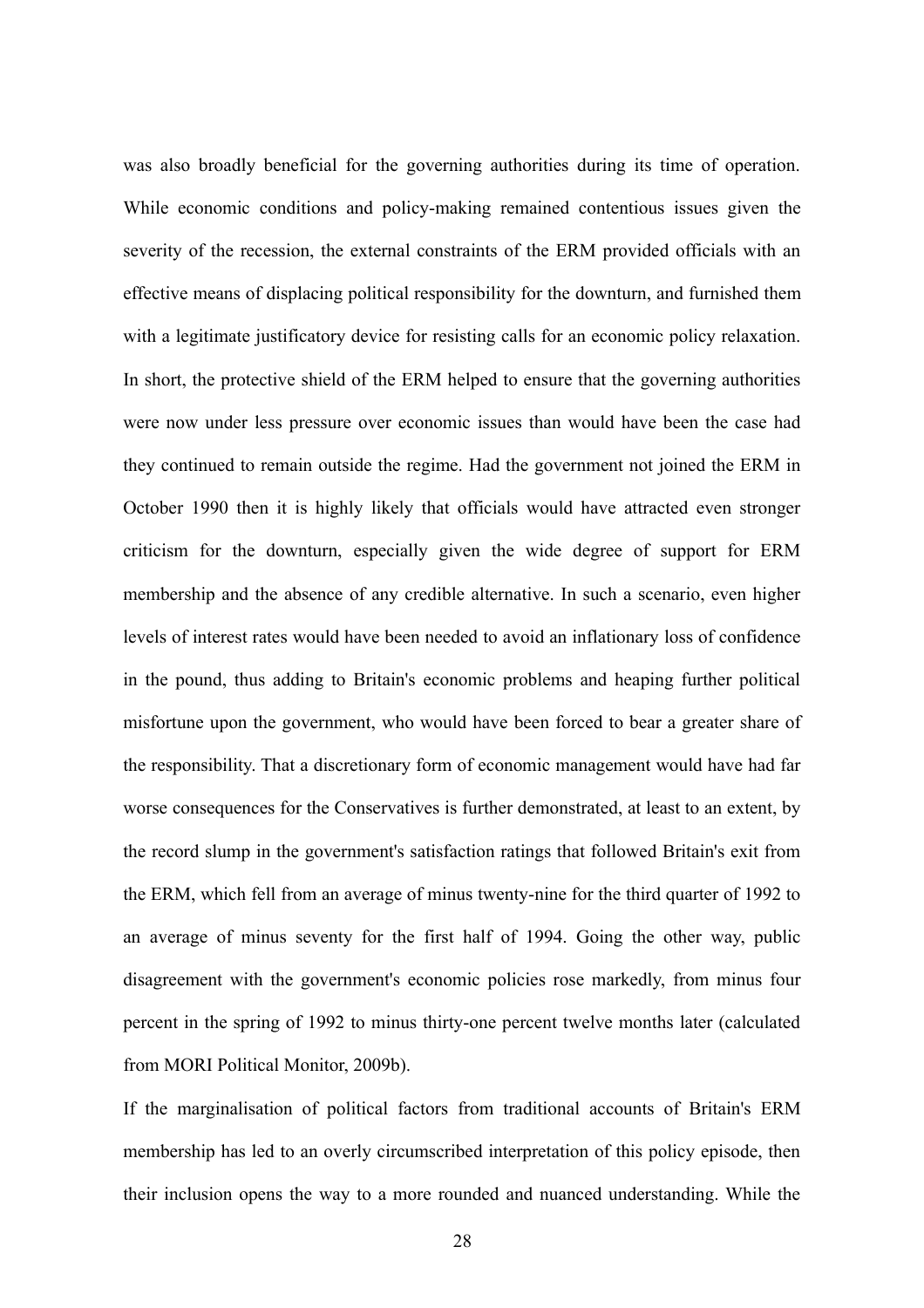large majority of analyses, based on economic or narrowly conceived political considerations, have seen the ERM as a lesson in abject failure, from the perspective of depoliticisation, and considering the actual events of the time, a rather different picture can be seen. Although its long-term political consequences were patently dire for the Conservatives, ERM membership nonetheless furnished officials with a greater degree of governing autonomy than would otherwise have been possible.

# **References**

Adam, C., Cobham, D., and Girardin, E. (2001), 'External Influences and Institutional Constraints on UK Monetary Policy, 1985-2000', Discussion Paper Series No.0116, Dept. of Economics, University of St. Andrews.

Barrell, R., Britton, A. and Pain, A. (1994), 'When the Time was Right? The UK Experience of the ERM', in D. Cobham (ed.), *European Monetary Upheavals*, Manchester University Press: Manchester.

Bonefeld, W. and Burnham, P. (1996), '1990-1992: Britain and the politics of the Exchange Rate Mechanism', *Capital and Class*, 60: 5-38.

Bonefeld, W. and Burnham, P. (1998), 'The politics of counter-inflationary credibility in Britain, 1990-94', *Review of Radical Political Economics*, 30(1): 32-52.

Bonefeld, W., Brown, A. and Burnham, P. (1995), *A Major Crisis? The Politics of Economic Policy in Britain in the 1990s*, Dartmouth: Aldershot.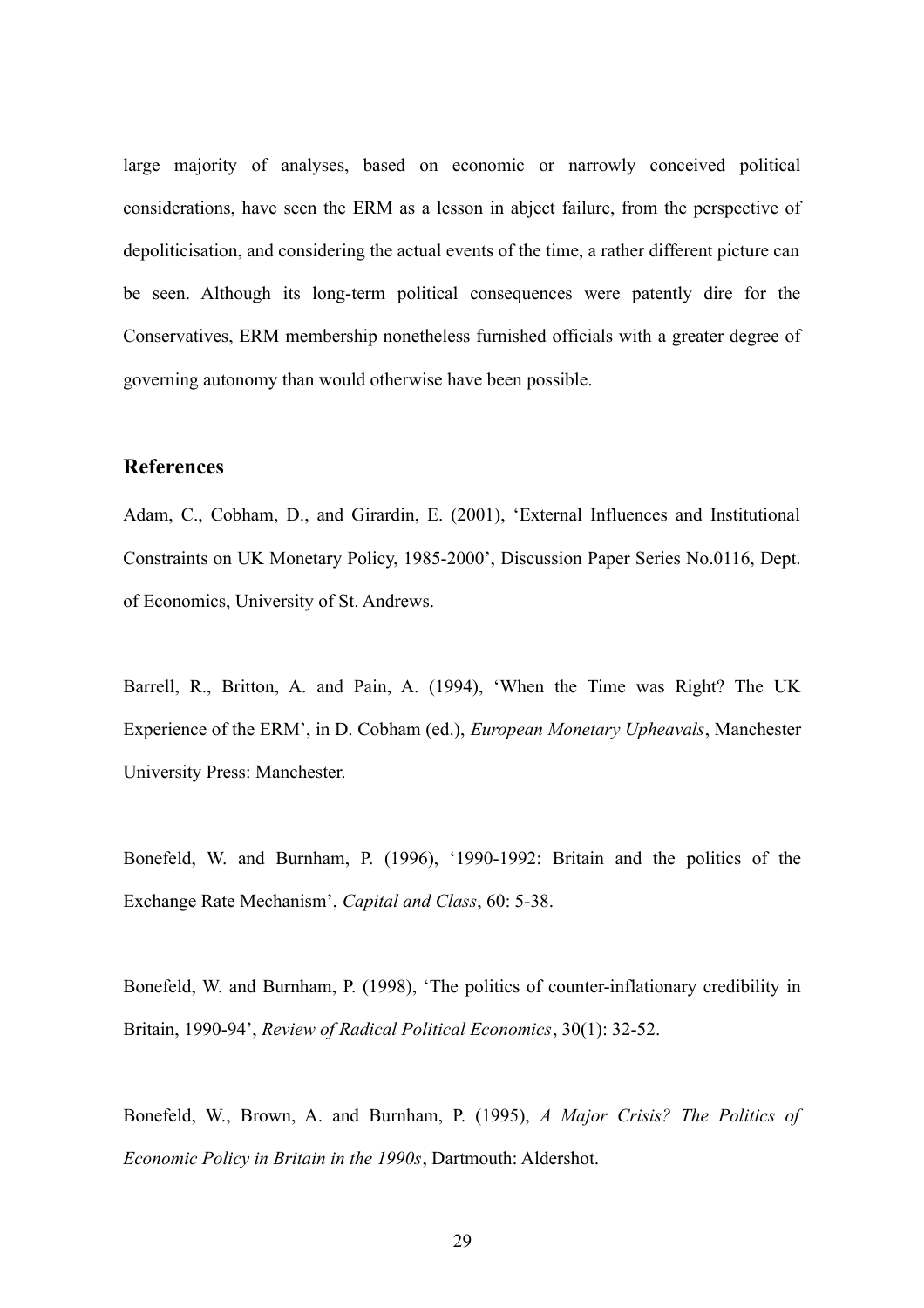Brittan, S. (1992), 'The Thatcher Government's Economic Policy', in D. Kavanagh and A. Seldon (eds.), *The Thatcher Effect: A Decade of Change*, Oxford University Press: Oxford.

Budd, A. (2005), *Black Wednesday: A Re-Examination of Britain's Experience in the Exchange Rate Mechanism*, Institute of Economic Affairs: London.

Buller, J. (2003), 'The Disadvantage of Tying One's Hands: The Rise and Fall of the Europeanisation of British Monetary Policy', Paper presented to the ESRC seminar series on the Europeanisation of British politics, University of Sheffield (19/9/03).

Buller, J. and Flinders, M. (2005), 'The domestic origins of depoliticisation in the area of British economic policy', *British Journal of Politics and International Relations*, 7(4): 526-543.

Burnham, P. (2001), 'New Labour and the politics of depoliticisation', *The British Journal of Politics and International Relations*, 3(2): 127-149.

Cobham, D. (1997), 'Inevitable disappointment? the ERM as the framework for UK monetary policy 1990-92', *International Review of Applied Economics*. 11(2): 209-224.

Economic Trends (1994). Economic Trends (1994), Annual Supplement. Central Statistical Office: London.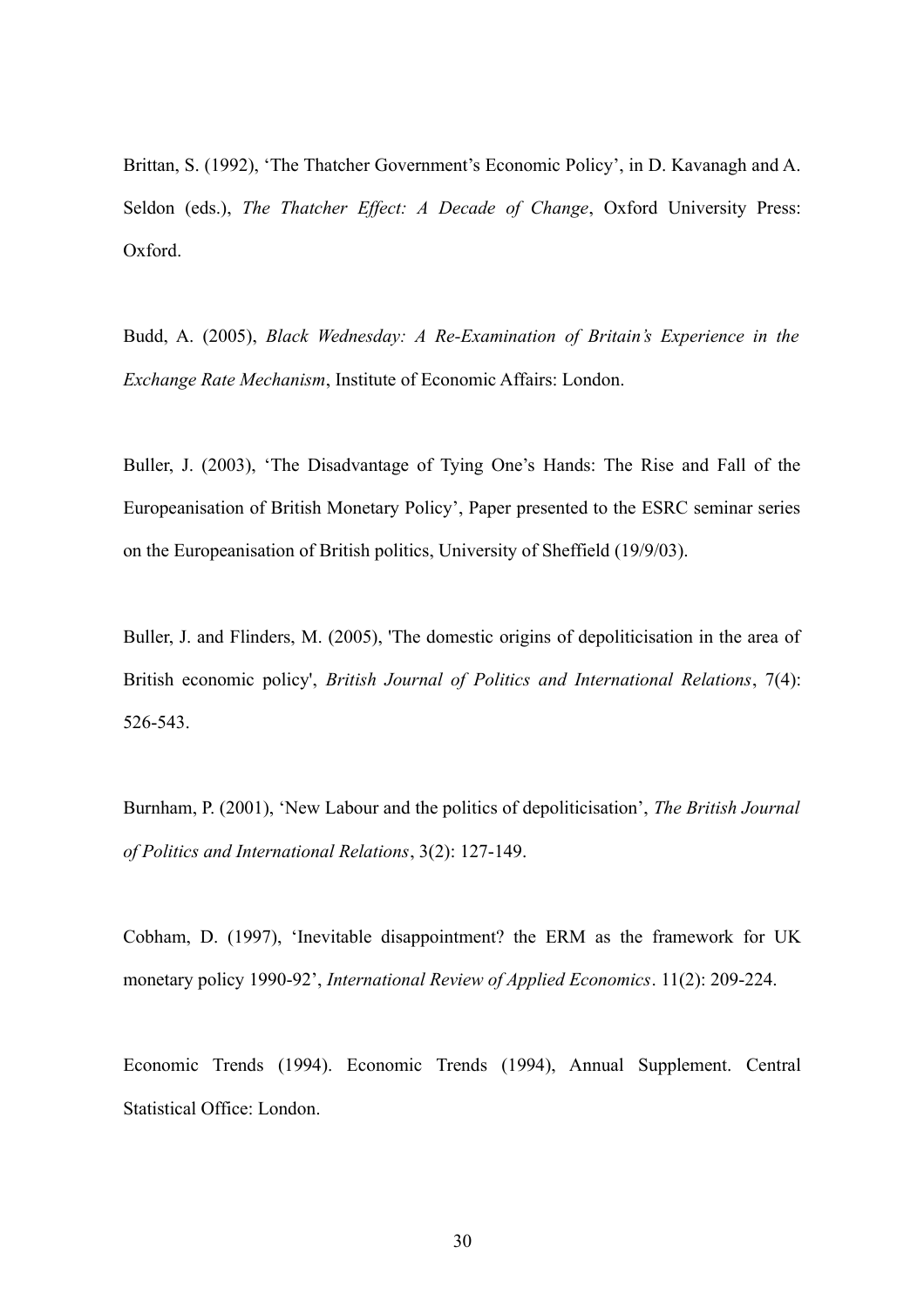Eichengreen, B. (1996), *Globalising Capital: A History of the International Monetary System*, Princeton University Press: New Jersey.

Gros, D. and Thygesen, N. (1992), *European Monetary Integration: From the European Monetary System to European Monetary Union*. Longman: London.

Hay, C. (2007), *Why We Hate Politics*. Polity Press: Cambridge.

H.M. Treasury, (1993), 'ERM Project Paper, 21/12/93. Available from: http://www.hmtreasury.gov.uk/foi\_erm4\_2005.htm

H.M. Treasury, (1994), 'Reflections on the UK's Membership of the ERM', 5/1/94. Available from: http://www.hm-treasury.gov.uk/foi\_erm4\_2005.htm

Howe, G. (1994) *Conflict of Loyalty*, MacMillan: London.

Johnson, C. (1994), 'The UK and the Exchange Rate Mechanism', in C. Johnson and S. Collignon, *The Monetary Economics of Europe: Causes of the EMS Crisis*. Pinter: London.

Keegan, W. (1984), *Mrs Thatcher's Economic Experiment*, Penguin: London.

Lamont, N. (1999), *In Office*, Warner: London.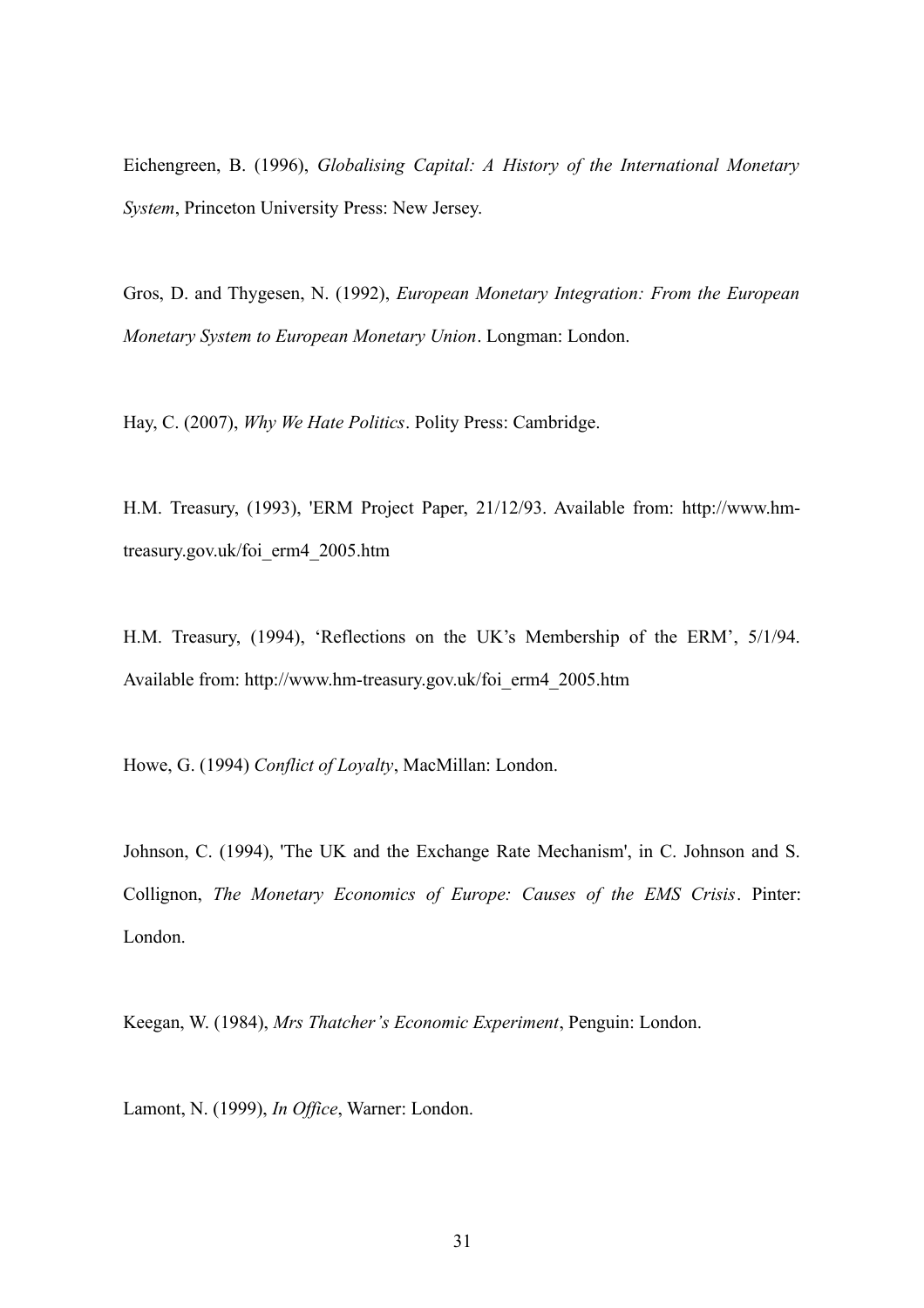Lawson, N. (1992), *The View From No.11: Memoirs of a Tory Radica*l, Bantam Press: London.

Leigh-Pemberton, R. (1992), Speech to the Institute of Bankers, 14/1/92. *Bank of England Quarterly Bulletin*, February 1992.

Major, J. (2000), *John Major: The Autobiography*, HarperCollins: London.

MORI Political Monitor (2009), 'The Most Important Issues Facing the Country Today', available at: http://www.ipsos-mori.com/polls/trends/issues.shtml;

MORI Political Monitor (2009a), 'Agreement with Government Policies', from http://www.ipsos-mori.com/polls/trends/chancellor.shtml;

MORI Political Monitor (2009b), 'Satisfaction Ratings 1979-Present', at: http://www.ipsos-mori.com/polls/trends/satisfac.shtml

Smith, D. (1992), *From Boom to Bust: Trial and Error in British Economic Policy*, Penguin: London.

Stephens, P. (1996), *Politics and the Pound: The Conservatives' Struggle With Sterling*. Macmillan: London.

Thatcher, M. (1993), *The Downing St. Years*, HarperCollins: London.